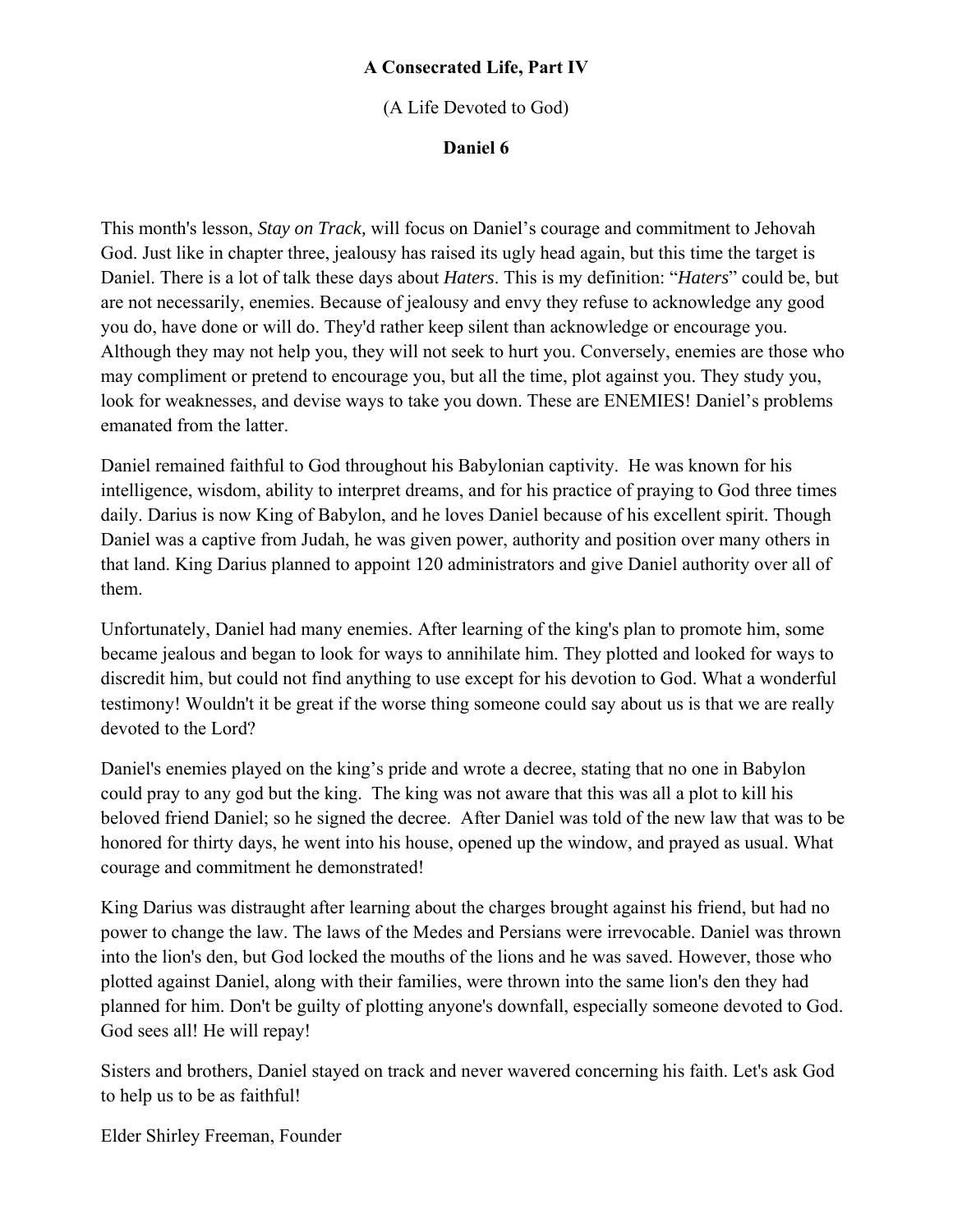# **A Consecrated Life, Part V**

(A Life Devoted to God)

Daniel 10:7-12, 12:13, John 14:1-6, Revelation 22:7

Last month's topic admonished us to *Stay on Track.* This month's topic advises us to *Keep Watching*. It is the last of a five part series entitled, *"A Consecrated Life."* This title was chosen to highlight those whose lives were wholly devoted to God's service. Are you wholly devoted to God? Daniel, Shadrach, Meshach, Abednego and our Lord Jesus while He was on earth, lived their lives totally devoted to God.

It's important to *keep watching* as we wait for the blessed return of our Savior. In Daniel chapter 10, we see Daniel in a period of mourning for three weeks. He was given a revelation from God. An angel was sent to give him the meaning of the message through a vision. While standing on the bank of the Tigris River with his companions, the Lord's angel, dressed in fine linen and with a gold belt around his waist, appeared. Only Daniel was given the privilege of seeing this vision. That lets me know that God does not always intend for everyone to recognize or see the vision He's given to us. For a time the vision maybe for our eyes only! Some may do as Daniel's companions did in chapter 10. They ran away with fear, because they did not understand what was occurring.

The angel assured Daniel that God heard his prayer the moment he prayed, but the Prince of Persia delayed the answer. God sent Michael, the Archangel, to fight with him to release it. That's why we can't give up when we pray. We must be steadfast and unmovable, believing that God is working things out on our behalf. God will hear our prayer, and its answer will be released at the appointed time.

In John chapter 14, Jesus prepares the disciples for His departure. He tells them that He's going away to prepare a place for them to be with Him in the future. They did not fully comprehend what He was saying. Thomas said to him*, "Lord, we do not know where you are going, so how can we know the way?"* Jesus answered, *"I Am the Way, the Truth and the Life."* Brothers and sisters keep watching for Jesus, because there is no other way to the Father but through the Son!

Finally, in Revelation 22:7 Jesus leaves His final words of encouragement for His followers. Jesus says, *"Look, I'm coming soon! Blessed is the one who keeps the words of prophecy in this book."* Upon hearing the word of God, John fell to his face and began worshipping the messenger. He was told to stand, because the one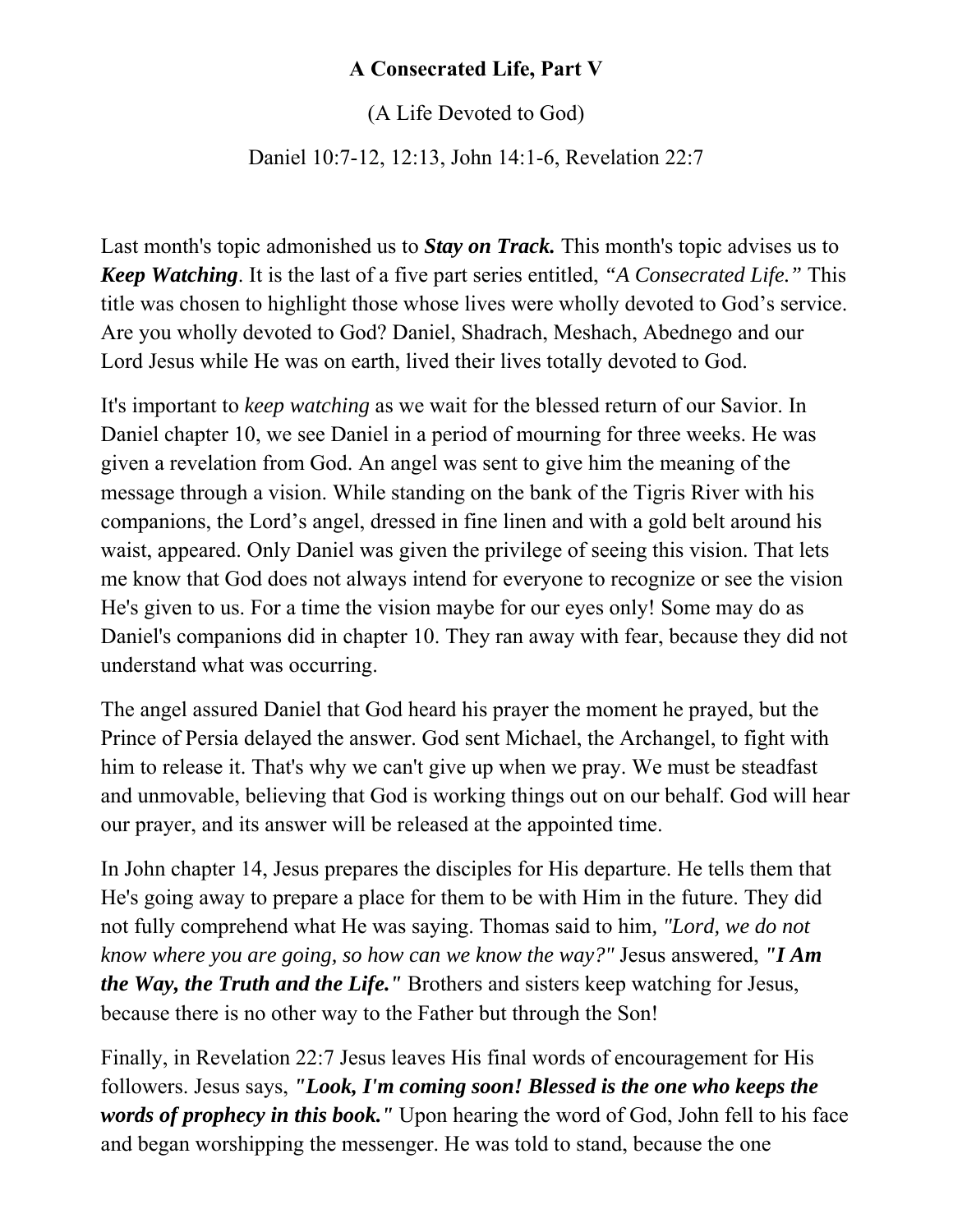delivering the message was a servant, just like him. His words to John and to us was, *"Worship God!"*

Sisters and brothers, be vigilant, and keep watching, because Jesus is coming back!

Merry Christmas to Everyone!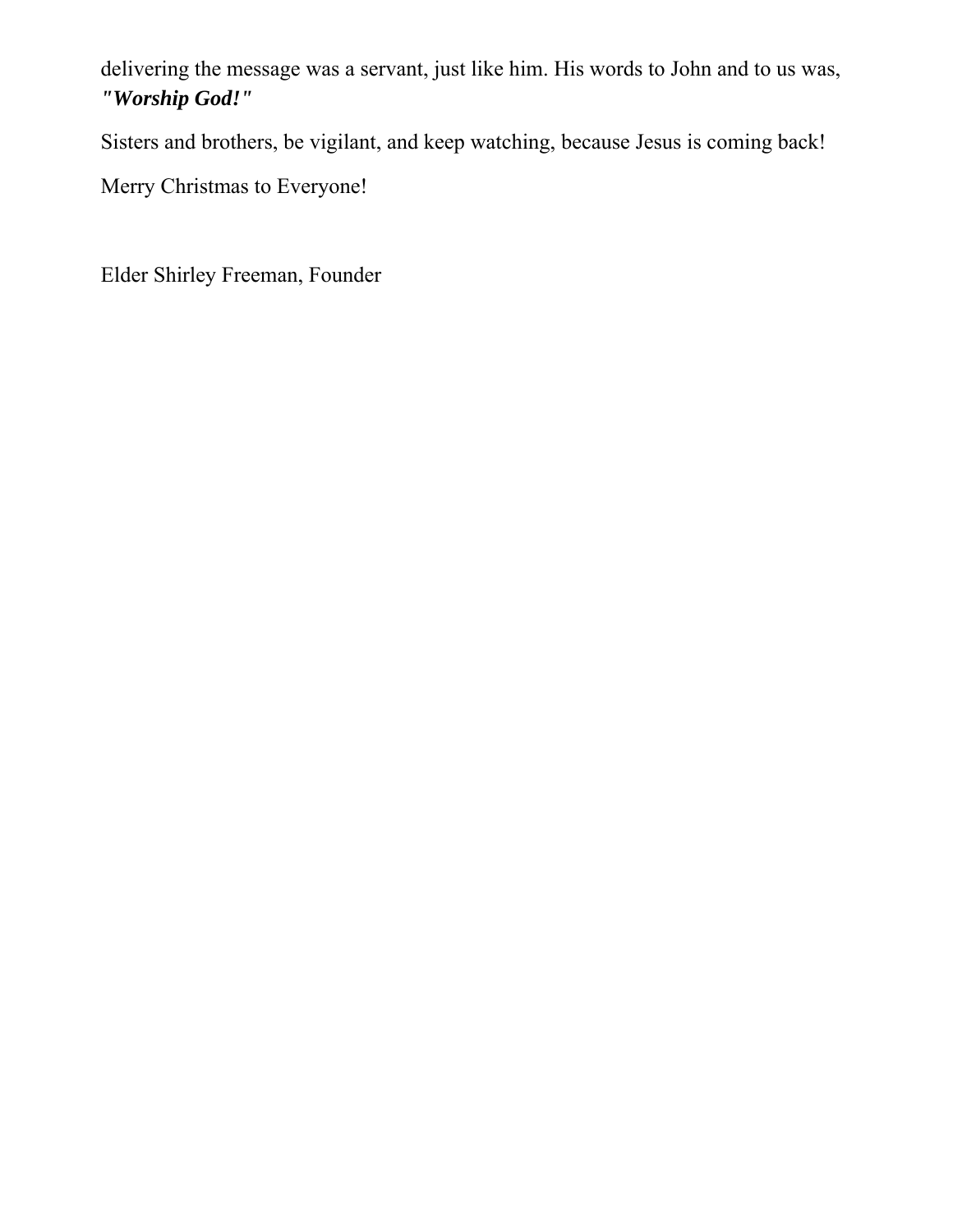# **PRAISE IS WHAT I DO**

My earliest exposure to the Word of God was as a small child listening to my mother's daily morning Praise and Worship Service! Before daylight my mother woke up singing love songs, praise songs and praying to her Heavenly Father. She sang and prayed while preparing to get her children off to school and get herself to work. As a small child I didn't understand why she carried on so. As a teenager I sometimes resented her morning routine, because it disturbed my sleep before I was really ready to get up. Her praise and worship tortured me on mornings when I had stayed up late talking on the phone the night before, instead of doing my homework and going to bed at a decent hour.

Subconsciously my mother's daily praise and worship implanted God's Word in my heart. The Word kept my spirit in check whenever sin had an opportunity to tempt me. Through the words of my mother's songs, I learned to love Jesus with all my heart, mind, body and soul. I learned that He first loved me, and He suffered bled and died so I might live eternally. I learned that we are Christian soldiers in a spiritual battle, and that we are to put on the whole armor of God in order to stand against the fiery darts of the devil. I learned that I would go through the storms of life; however, with Jesus I would make it through victoriously.

My mother's songs inspired me to learn more about Jesus. Paul's instruction to study to show yourself approved unto God became invaluable to my Christian Walk. My studies have confirmed that Jesus is always the answer. Studying the Word has made me thankful. I thank God who sent His Son. I thank His Son who so willingly came that we might live the abundant life. I also thank the Holy Ghost that comforts me and never leaves me alone. I thank my mother too for waking me up early in the morning. When I did not want to be disturbed she forced God's Word into my spirit. I now appreciate her intimate relationship with God.

Now, like my mother, praise lifts my spirit no matter what I'm going through. My praise is a release of my cares, fears and doubts. I take everything to the only true and living God who gladly takes my problems and solves them. Through praise I can enter the Holy of Holies and rest in my Jesus' arms, and I can bask in the peace that passes all understanding.

Madeliene Lorraine Banks Mitchell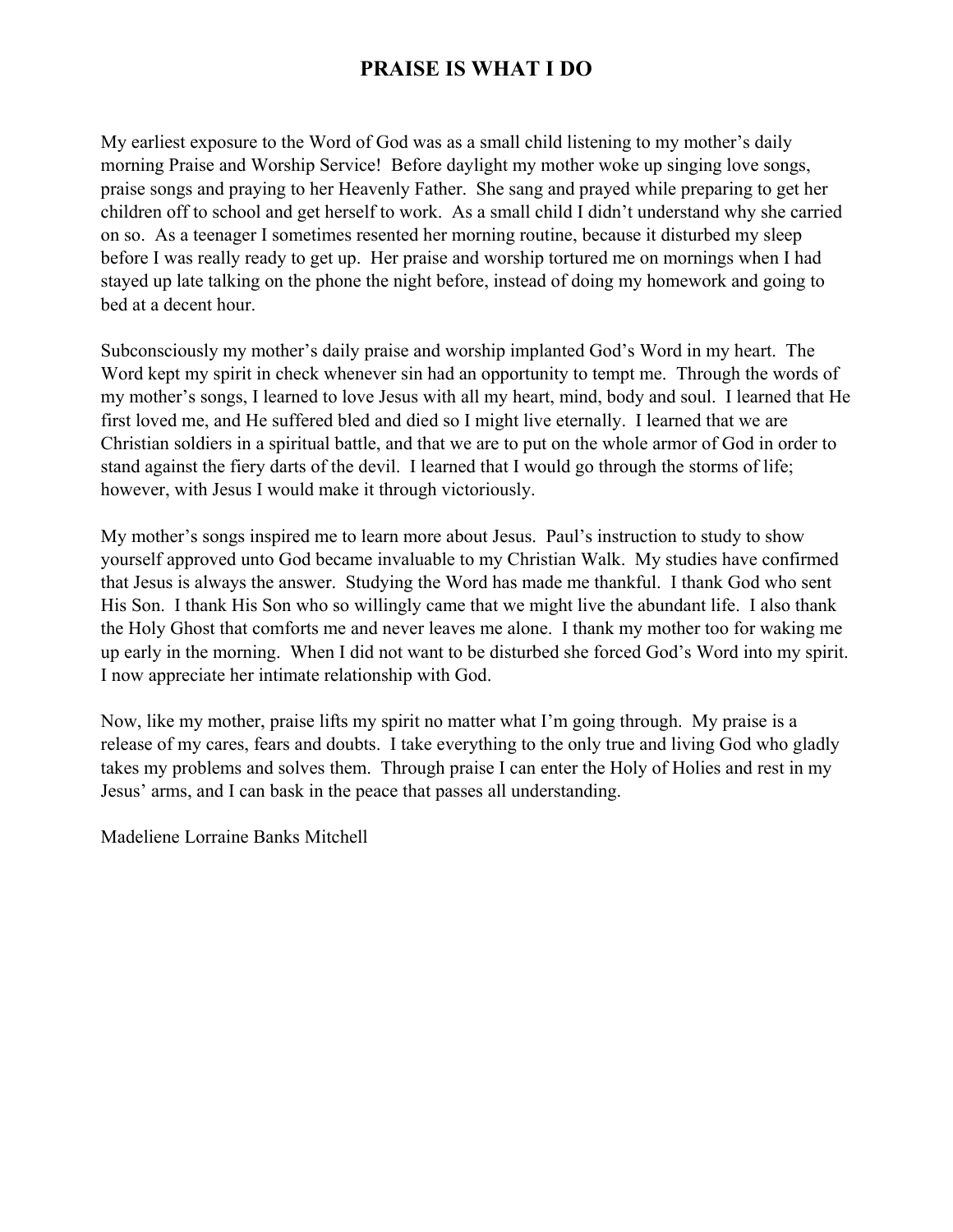

 Sister Madeliene was born in St. Louis, Missouri, but she was raised in San Francisco since infancy. She is a woman who truly loves the Lord and is not ashamed of the gospel of Jesus Christ. Sister Madeliene is the mother of four biological children, one adopted child and has fostered many others. She is the proud grandmother of twenty-two and greatgrandmother of six.

Sister Madeliene retired from United Airlines after thirty-four years of dedicated service. She is a member of Revival Center Ministries under the leadership of Apostle Ricky Nutt, where she serves as an usher. She is looking forward to returning to Haiti in June of 2015, on her second Missionary Sojourn.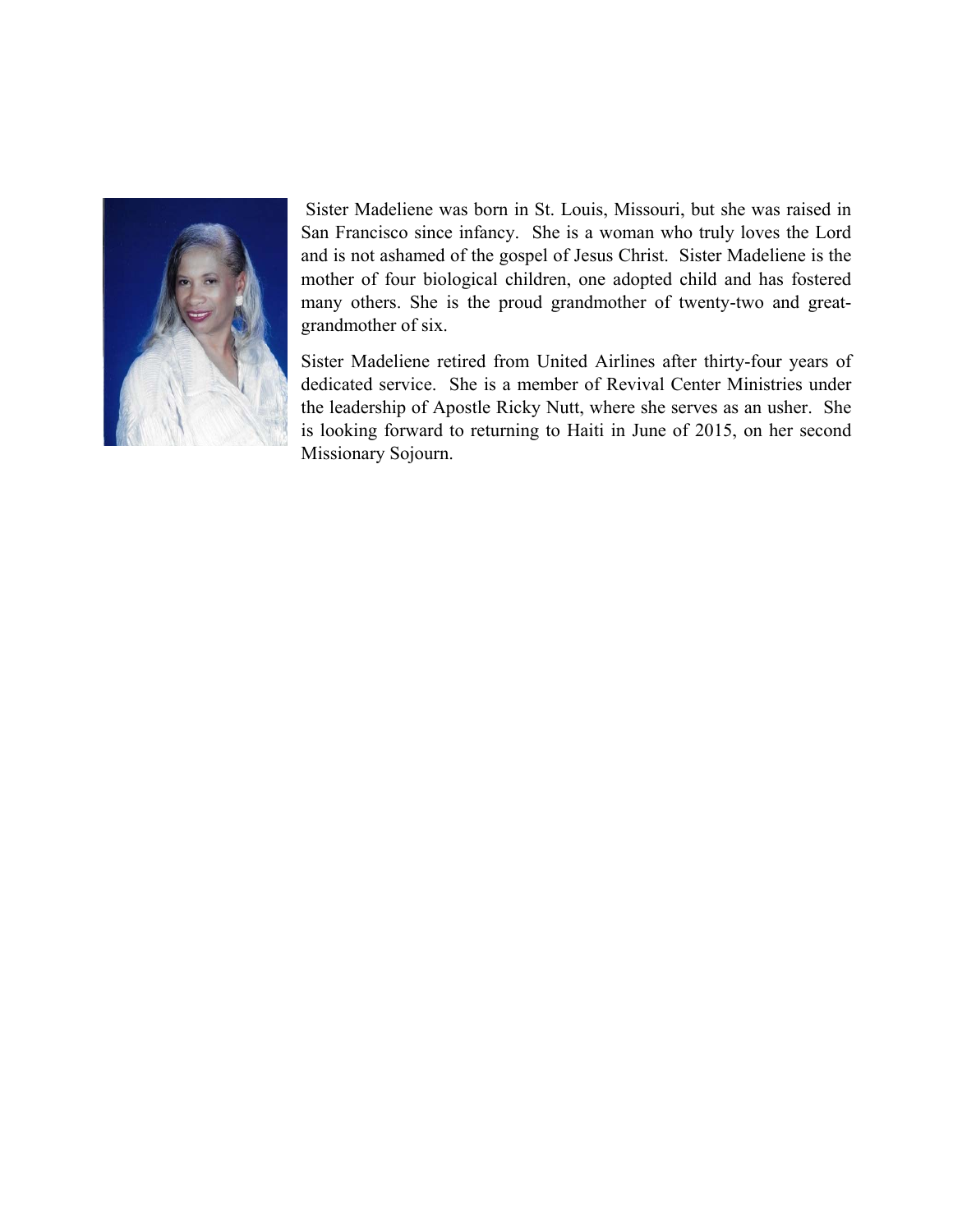### Becoming the Greatest

(Take the Stairs and Avoid the Elevator)

*He had a dream in which he saw a stairway resting on the earth, with its top reaching to heaven, and the angels of God were ascending and descending on it.* Genesis 28:12 NIV

Deep inside almost everyone desires to be great in some way. On the playground children chatter about who's the greatest dodgeball players, kickball players or marble shooters. This chatter soon gives way to talk of the greatest dancer, video-gamer or dresser. Soon we set our sights on personal greatness with a desire to achieve our potential. Everyone is in a hurry to become the greatest that she can be.

Fortunately the greatest self-help book of all times, the Bible, gives us a lot of tips on achieving greatness. Of all the great Bible men and women, Jacob stands out as one who learned the hard way that becoming great is often a lengthy step-by-step process that is designed to make you grow into your destiny.

In Genesis 28, Jacob was running from his twin brother, Esau, who vowed to kill him for stealing his birthright. This is the modern day equivalent of stealing his brother's inheritance. Jacob had used lies and deception to get everything. Ultimately getting too much too soon made him one of the "Most Wanted" and an outcast. Yet, Jacob knew that his greatness was prophesied before he was born.

What's wrong with expediting the process when you know that you are born to be great? Well, while running for his life Jacob had a dream about a stairway stretching from earth to heaven with angels ascending and descending. Scholars interpret the stairway as a connection between God and man. However, the vision suggests another basic truth that God leads us step-by-step to our destiny. There is no express elevator to our destiny, because each step along the way is important to our growth.

Psalm 37:23, says "[t]he steps of a good man are ordered by the LORD: and he delighteth in his way." Each step in life's journey strengthens and prepares us for the next step. Jacob ultimately amassed great wealth and had twelve sons and a daughter, but along the way he learned to work hard for what he wanted. Jacob learned that sometimes he worked hard and things didn't turn out the way he expected, but God even used his failures to build a great legacy. Ultimately, he learned to be a great Dad and make sacrifices to protect his family.

God has a stairway for each of us. Only by ascending those stairs can we reach our own personal greatness. It takes time to go from one step to the next. However, like Jacob, God's plan is for us to learn that greatness is about sacrifice and service to others. (*But he that is greatest among you shall be your servant.* Matthew 23:11.) He sent Jesus to show us that the steps to greatness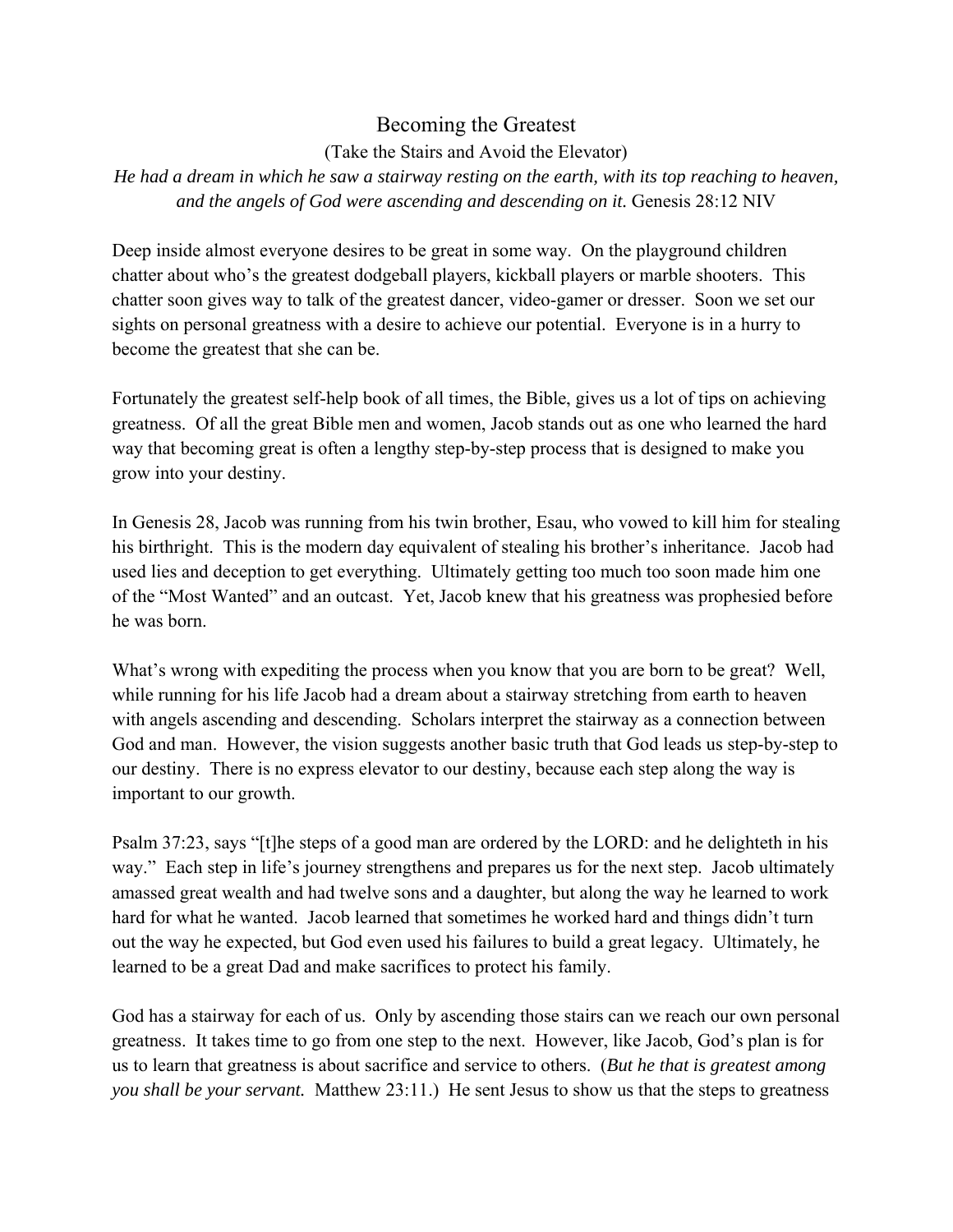take time and patience. So, when your personal quest for greatness seems to lead to an endless series of steps, remember Jacob and avoid the elevator button.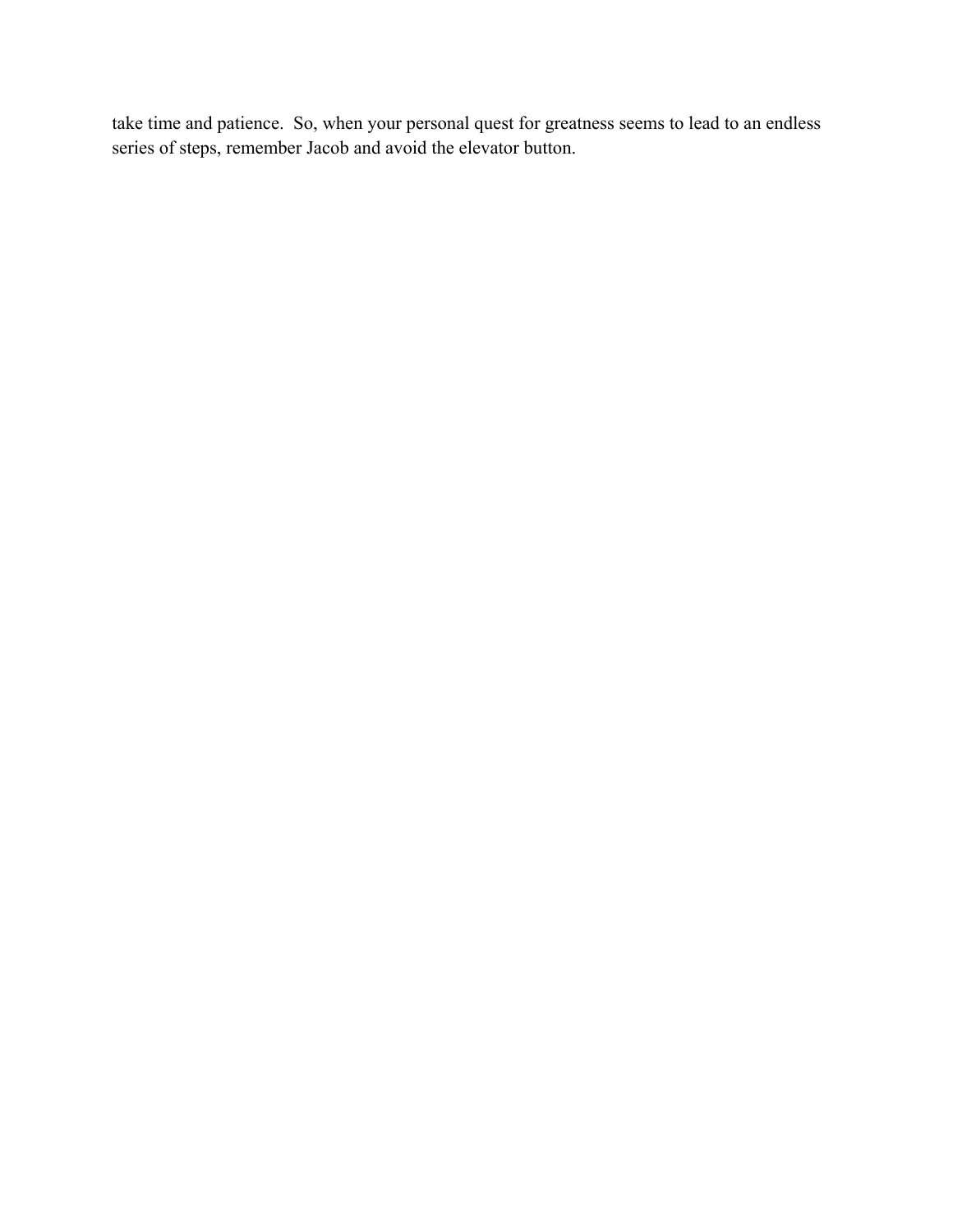# **I WILL BLESS HIM Psalms 34:1-4, 8**

*1. I will bless the Lord at all times: his praise shall continually be in my mouth. 2. My soul shall make her boast in the Lord: the humble shall hear thereof, and be glad. 3. O magnify the Lord with me, let us exalt his name together. 4. I sought the Lord, and he heard me, and delivered me from all my fears. 8. O taste and see that the Lord is good: blessed is the man that trusteth in him.* 

**THE CHOICE** -- *Psalm 34:1* David's declaration, "I WILL bless the Lord at ALL TIMES," gave me confidence to make the same counterintuitive choice during the most complicated time of my life. Throughout David's life his unbroken praise is consistent. His pattern of praise and thanksgiving, especially during the lowest points in his life, speak volumes about David's public and private adoration for God. Regardless of his challenges David made a choice to let his language and behavior always show love and gratitude to God. The Psalms are David's way of saying, "Lord I thank you for little, small, miniature, and even minuscule acts of mercy granted to me as king." When David rises to see a new day, his praises are filled with happy, celebratory expressions. The more David celebrates the Lord, the more we witness his trust in God and God's love for him.

**THE INVITATION** *-- Psalm 34:2-4* How awesome it is to have the privilege to boast about the Lord! Even more awesome is the opportunity to broadcasts the King's glory with a stirred-up, jubilant chorus of worshippers. Oh my, what a sweet sound would cover the whole earth if we would all reverence the Lord with praise. I can only imagine what it would be like if believers would establish in the atmosphere an eternal echo of praise to the Lord. The earth would change to a heavenly place. David invites us to magnify (make large) the Lord with him and to lift His name together. Here and now David exhorts us, "*In God we boast all the day long, and praise thy name for ever.*"(Psalm 44:8.)

**THE RETURN -- Psalm 34:8** I learned so much from reading about David, and those lessons came to life during my own crisis. The most important lesson was P.U.S.H. **P**RAISE **U**NTIL **S**OMETHING **H**APPENS. That is the message in "Oh taste [*open your mouth*] and see [*open your eyes*] that the Lord is GOOD: blessed is the man that trusteth in him. We experience God's presence in our praise. Truly knowing the Lord comes from our personal experiences and relationship with Him. "You got to know him for yourself," some would say. The ultimate discovery is that knowing God builds trust. Where there is trust in God, there is confidence. Where there is confidence, there is motivation for the heart, mind, body and soul to say "Yes! I will." There is a big return on an offering of praise, so . . . **make his praise glorious!** (Psalm 66:22.)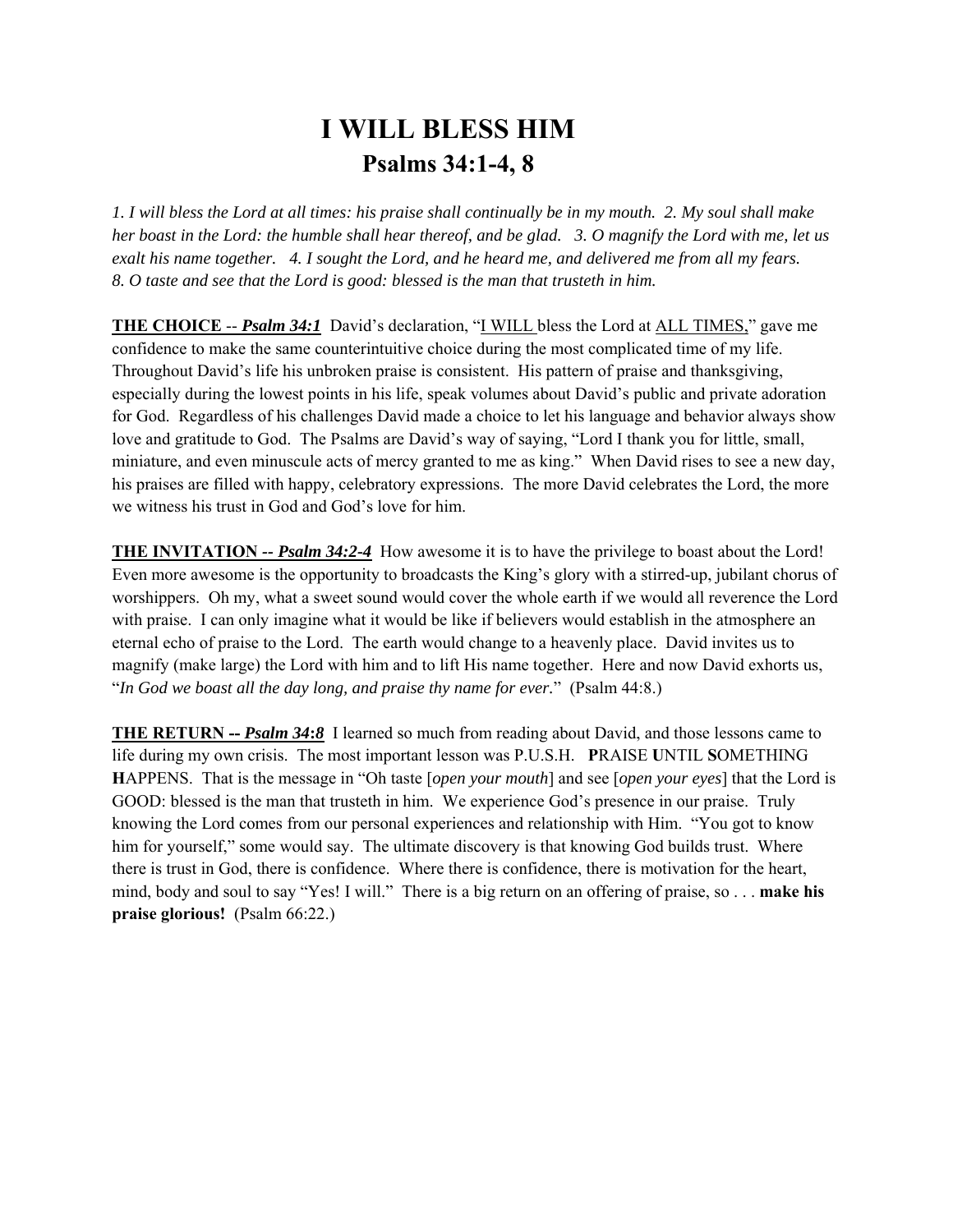

 Cassandra Hughes is the Founder/Organizer of Daughters Without Dads and Families in Oakland, California. In her new normal, following the sudden death of her son, Cassandra has learned to look for "Triumphant in Tragedy." Her life and that of her family is a testament to Psalm 34. Cassandra recognizes victorious living is a choice, she also understands the importance of serving others experiencing hopelessness. As she work for the Lord Cassandra says, **"No matter what -- I WILL!"**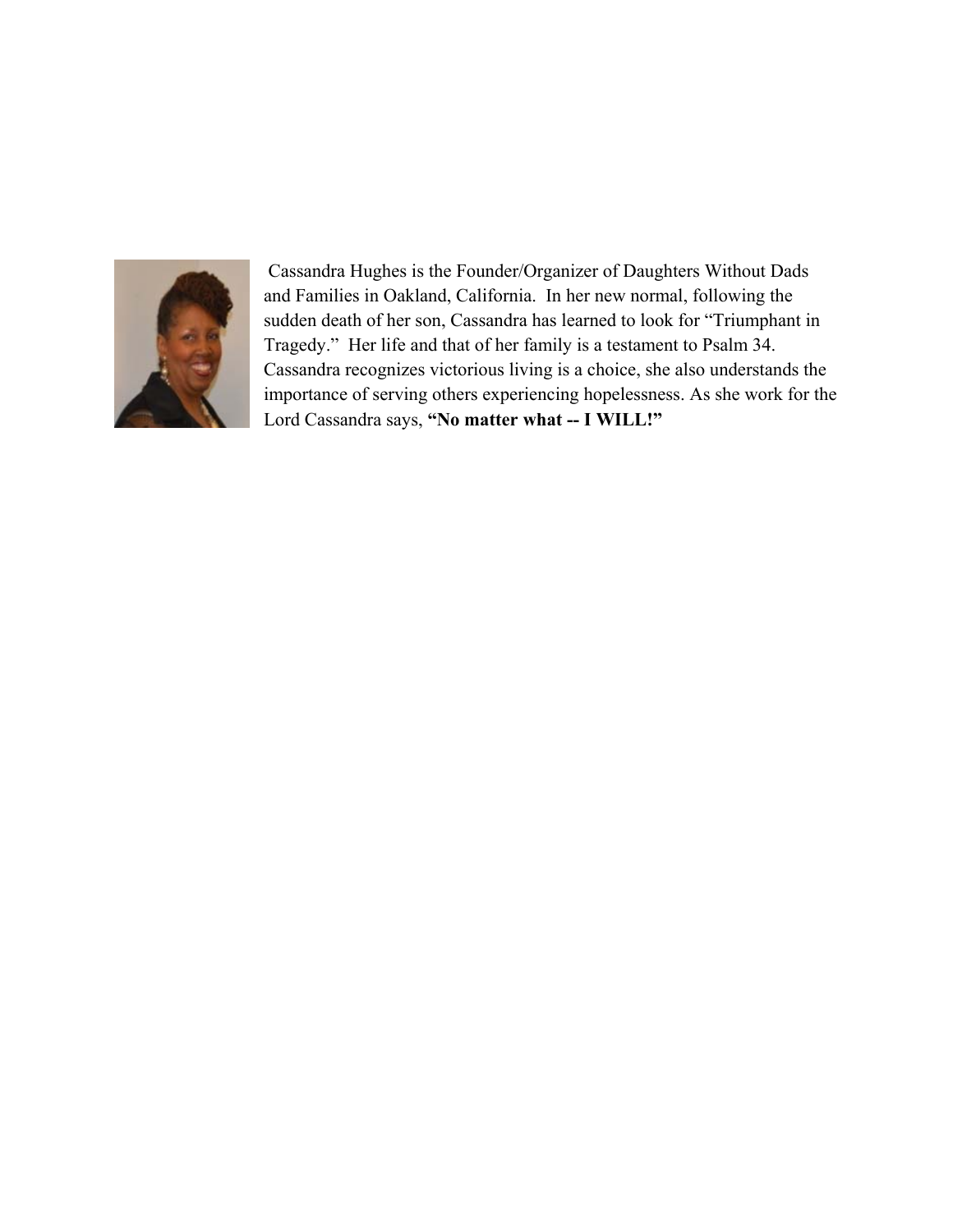## **Check Your Word Works**

Death and life are in the power of the tongue. (Proverbs 18:21.) When we speak we pronounce life or death -- there is no gray area. We often justify things we say, but the crucial question remains are we speaking death words or life words? The answer lies in 1 John 3:14, which clearly states that ". . . we have passed from death unto life, because we love the brethren. He that loveth not his brother abideth in death." Whatever is not done in love is deadly!

When we speak or serve others our motives ought to be pure and unselfish. Our words should reflect the character of our heavenly Father. When we open our mouths to speak we should ask ourselves, "Are these words uplifting and edifying, or are they discouraging and destructive?" An internal check-up is necessary, because we are responsible for everything we say or do. The Bible says, "Be not deceived; God is not mocked: for whatsoever a man soweth, THAT shall he also reap." No matter what gift we possess or office we walk in, if our words and deeds do not flow from love, then we are causing destruction. Do we want to reap destruction?

We commit murder with our tongues. Our words cause bloodshed or plagues in other's souls (mind, will, emotions, intellect). This sounds harsh because we don't want to see ourselves as murderers, but we need to check ourselves and repent daily.

Our self-check list should include truth, honesty, justice, purity, loveliness, virtue, praise and good reports. These are the things we should think on and speak on exclusively. If what we say doesn't meet all eight criteria above we need to keep it out of out our mouths. Often words may meet one of the criteria but not the others and cause damage, hurt and pain. For example, just because something is true doesn't mean it is lovely, pure or of a good report. Examine the motive for speaking truth. Is it to uplift or edify, which brings life? Or is it to destroy and damage, which brings death?

Does destruction or production happen when we open our mouths? James asks whether bitter and sweet water can come from the same fountain. No! However, the tongue is an unruly evil no man can tame. It can spew both bitter and sweet words. We need to get in the presence of God to tame our tongues so they speak life. We need hot coals from the altar to cleanse our lips, so we will speak words that bring abundant life.

Beloved ask the Father to cleanse and heal you now. Your words come from the heart, and out of the heart flows the issues of life. Hurting people hurt people.

Father, I repent of committing murder with my tongue and I ask you to heal me. I need your Holy Spirit to guide me and direct my tongue to speak life. In Jesus' name I pray, Amen.

Maya Scott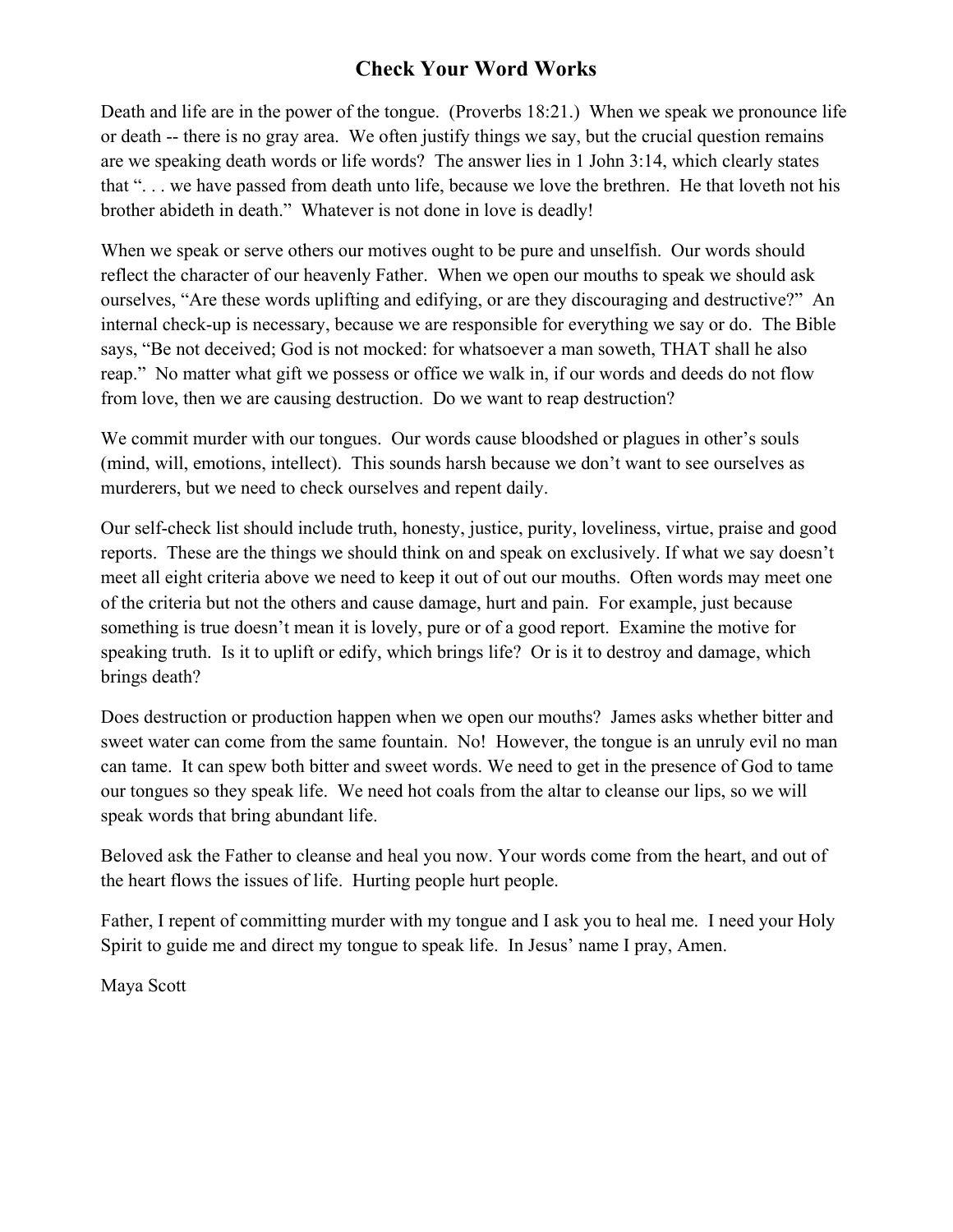

Maya Scott is humbly God's servant, and she desires to please Him in all aspects of her life. She is pushing towards her destiny and all God has for her as she teaches HIS word, prays for HIS people, counsels young women and the young at heart, and speaks what HE speaks to her to encourage, uplift and edify the Body of Christ in whatever way HE leads. She loves to worship and be in HIS presence.

She is married to Pastor Anthony Scott Sr., and is the mother of five sons and three grandsons with another coming soon. She is the daughter of Madeliene Mitchell who she honors for keeping her anchored in unconditional love.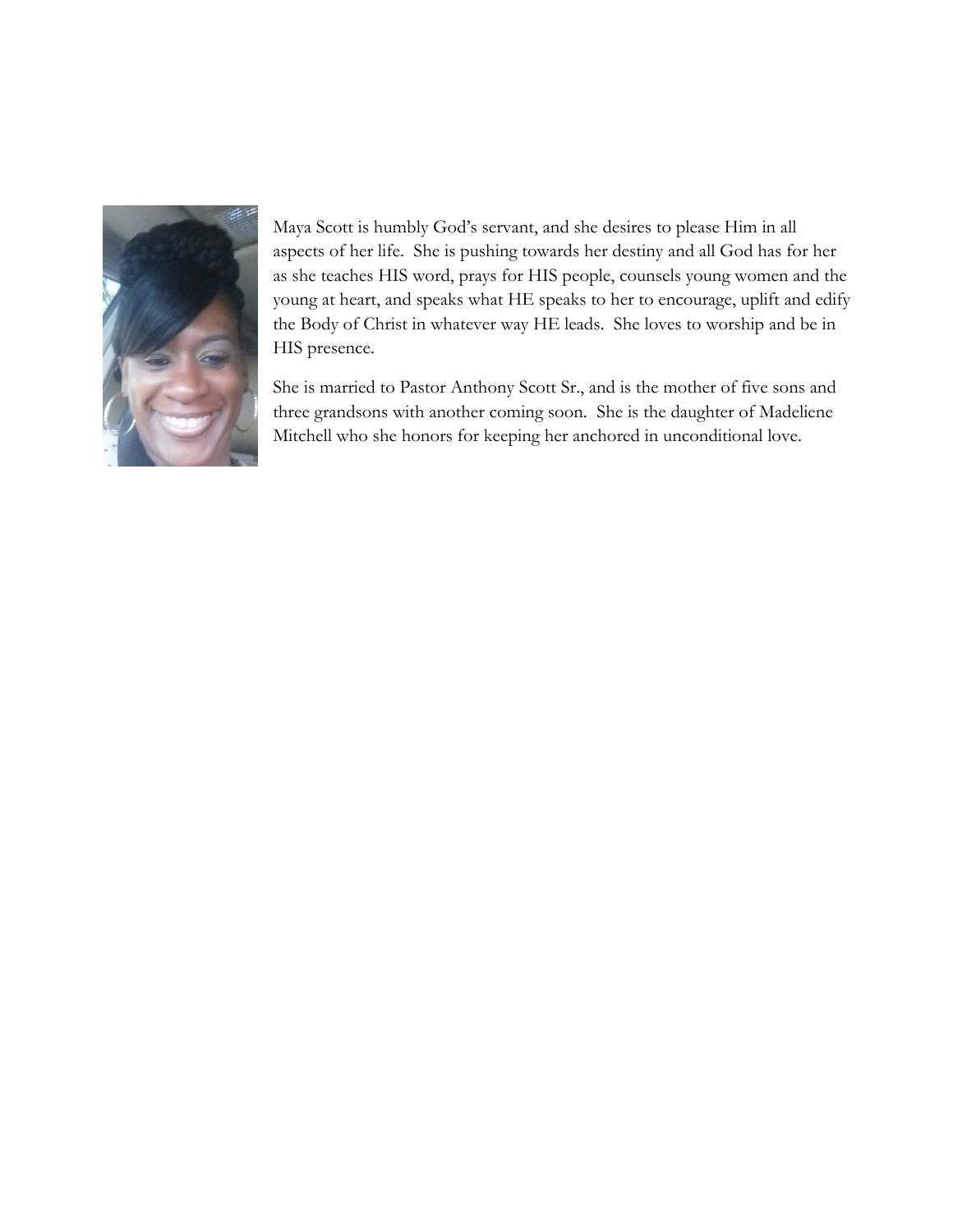# **A Consecrated Life - Part I**

(Dedication to the Service of God)

I just completed a week of awesome studies at vacation Bible school. This year's theme was "Journey off the Map." The focus was on witnessing and evangelism. On the first night, God opened up the heart of a 10-year-old young man who immediately accepted Christ when the invitation was extended. I would like to share an overview of each night's lesson that had a tremendous impact on both the young and the more mature saints. I will share Monday's topic in this article, and the other topics thereafter, if the Lord is willing.

If one is going on a journey and wishes to arrive at a desired destination, it is always helpful to have a guide. Our destination as believers is to be eternally in the presence of Jesus, who is our Guide. Monday's topic was **"Know Your Guide**." The study opened, as shown below, with the uniqueness of Jesus' birth, ministry, death and resurrection:

**Uniqueness of His Birth** – Jesus' mother was a virgin. He was not a product of human effort, but a Holy child, whose blood was untainted, because He possessed the blood of His heavenly father. He was born in a lowly stable, not a palace, in the town of Bethlehem.

**Uniqueness of His Ministry** - Jesus' public ministry began at the age of thirty and lasted approximately three and a half years. He was a practicing Jew who went to the synagogue on the Sabbath Day. He traveled to many areas teaching and preaching the kingdom of God. He healed many who were sick and performed numerous miracles. He mentored and prepared His disciples for ministry after His departure.

**Uniqueness of His Death** - Jesus came to this earth to die for the world's sins. No one else was qualified, because blood was required. All of mankind's blood is polluted due to Adam's sin, but Jesus' blood was pure and undefiled. He was buried in a borrowed tomb, because He would only need it for three days.

**Uniqueness of His Resurrection** - There is no other person who claimed to be deity that has risen from the dead. Just the fact that Jesus rose from the dead is unique within itself. We don't serve a dead God. Our God is ALIVE and WELL! He sits on the right hand of the Father, interceding on our behalf. His Spirit lives in the hearts of believers.

Sisters and brothers, it is important to get to know your Guide. Remember, in order to be effective witnesses, we must have firsthand knowledge regarding the person on whose behalf we speak. Hearsay testimony is not admissible. You have to know Him for yourself!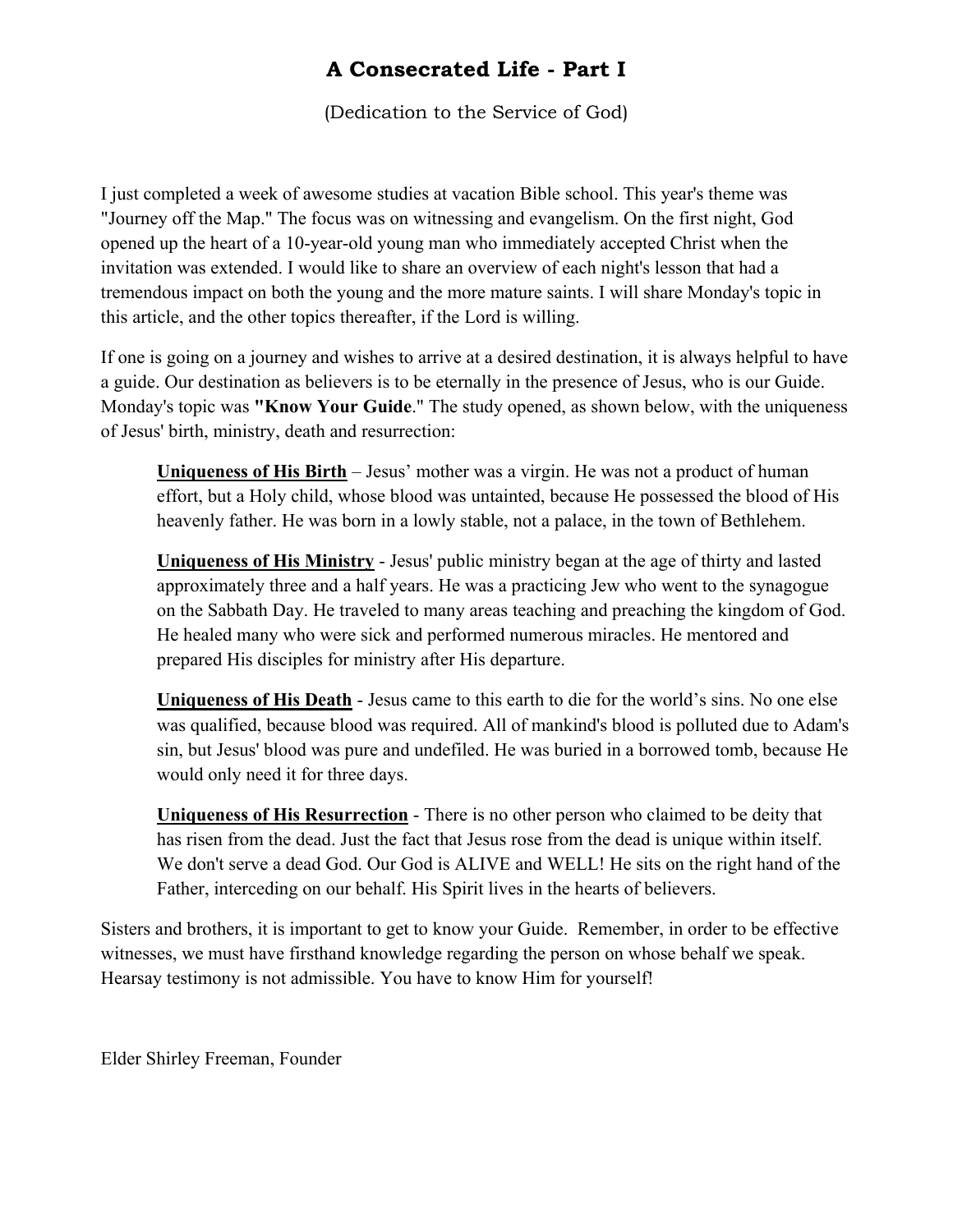# **A Consecrated Life - Part II**

# Daniel 1

## (Dedication to the Service of God)

In last month's article we talked about the importance of *Knowing Your Guide*. This month we will see the rewards in *Following Your Guide*.

To follow is defined as, *to go or come after; to move behind in the same direction.* 

 Does it seem strange to you that someone would have a guide and yet refuse to follow him or her? That's exactly what some believers do. We make a decision to confess Jesus as Savior and Lord and then refuse to follow Him with our whole hearts. However, this is not the case of Daniel and his three Hebrew companions, Haniniah, Mishael and Azariah. They were brought to Babylon after Jerusalem was defeated to serve in the court of King Nebuchadnezzar. These four young men were approximately 15 years old. They were handsome, intelligent and were from royal families.

The first thing their captors did was change their names. In changing one's name, it suggests forgetting one's identity and receiving a new one. Their captors took away their names that were tied to their God and gave them names that were associated with the Babylonian gods.

Two basic Hebrew names for God are El and Yahweh. Daniel and Mishael's names refer to EL while Haniniah and Azariah's names refer to Yah in Yahweh.

- Daniel, **"God is My Judge"** name was changed to Belshazar meaning "**Bel protect the King"**
- Haniniah, **"The Lord Shows Grace"** was changed to Shadrach which means **"Royal or Great Scribe"**
- Mishael, **"Who is like God?"** name was changed to Meshach which **means "Who is like Aku?"**
- Azariah, **"The Lord Helps"** was changed to Abednego which is interpreted **"Servant of Nebo."**

Daniel and his friends were given rich food to eat from the king's table, but asked permission to eat a diet of fruit and vegetables that was more suited to their dietary laws. After the designated time ended, Daniel and his friends looked better than those who ate the king's food. Though he was in captivity, Daniel never forgot who he was and whose he was. He was not influenced by the culture in which he lived, but determined in his heart that he would not defile himself with what was not allowed by God.

Daniel's resolve to not compromise caused him to gain favor with those in authority. When you honor God by following His instructions, He honors you. Sisters and brothers, let's not allow the world to influence our behavior and cause us to walk in disobedience. Let's follow our Guide!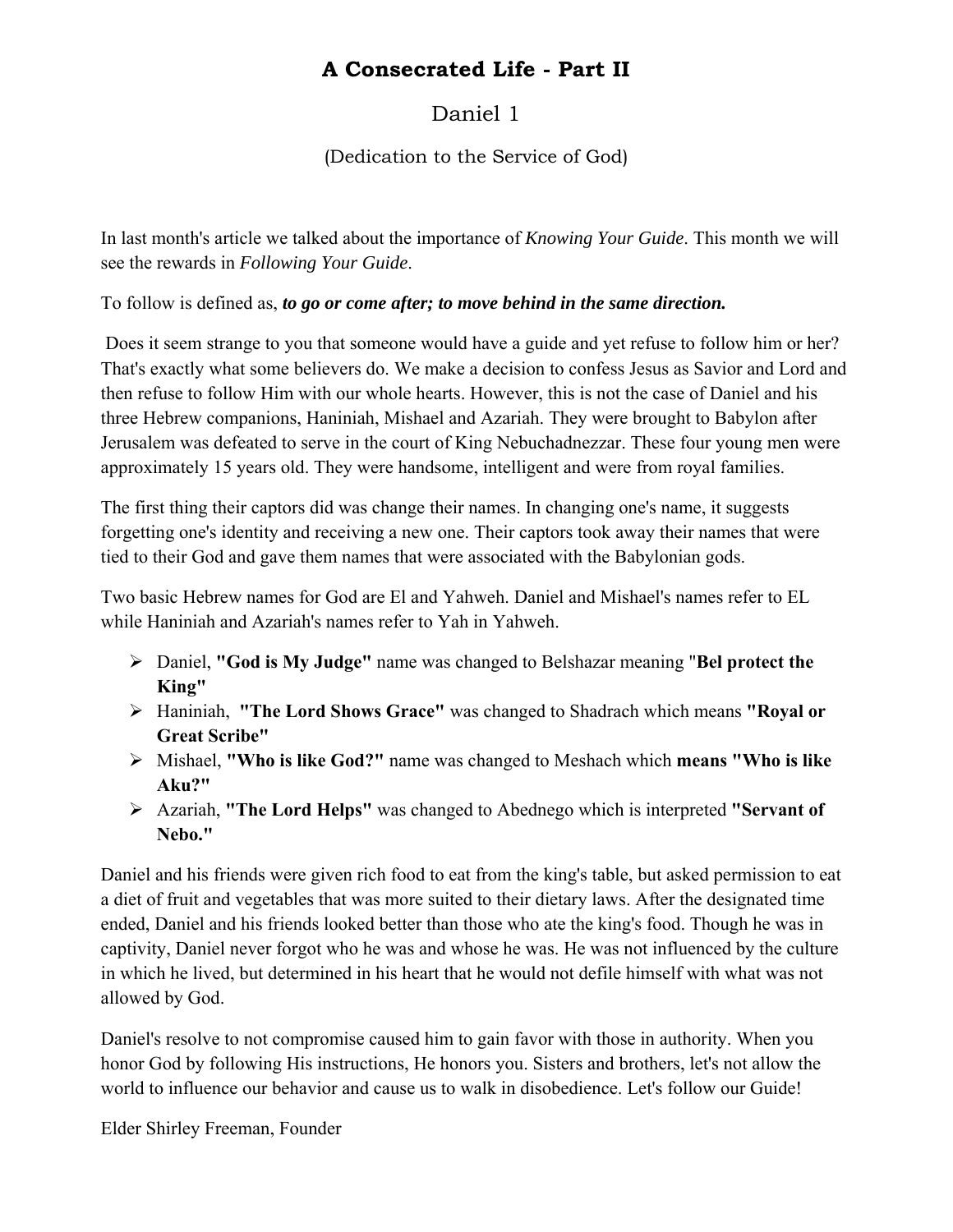# **Trusting God's Promises**

God is not a man, so He does not lie. He is not human, so He does not change His mind. (Numbers 23:19 NLT)

We are all accustomed to hearing promises. At some point in time we have made promises or others have made promises to us. Unfortunately some of those promises were broken. Excuses such as forgetting or circumstances beyond human control help to explain the reason for not keeping a promise. But no excuse changes the consequences of a broken promise.

I remember moving to California from Alabama. I had raised my nephew from three weeks old until he was almost five. I took him everywhere I went. He thought I was his mother. I slipped away from him when I moved in order to avoid hurting him. He was so hurt that later I made the situation worse by **promising** I would take him to California with me when I returned to Alabama for my first visit.

Regretfully, when I returned I was still living with my play sister and could not bring him. Until this day it hurts me to think of the grief I saw on his little face as I told him that he could not come with me. He looked at me sad, disappointed and crying as he said, "But you PROMISED ME!" He learned too early the hurtful effect of people changing their minds and breaking promises.

If people are hurt by broken promises, then just imagine how God feels. God expects us to keep our promises. Moses warned, "This is what the Lord commands: When a man makes a vow to the Lord or takes an oath to obligate himself by a pledge, he must not break his word but must do everything he said." *Numbers 30:1-2 (NIV)*. We must be careful when making promises to God because of the dangerous consequences.

When you make a vow to God, do not delay to fulfill it. He has no pleasure in fools; fulfill your vow. It is better not to make a vow than to make one and not fulfill it. Do not let your mouth lead you into sin. And do not protest to the temple messenger, "My vow was a mistake." Why should God be angry at what you say and destroy the work of your hands? *Ecclesiastes 5:4-6 (NIV)*

It is far better not to say you will do something than to say you will and then not do it.

Unlike us, GOD is a PROMISE keeper. When God made a promise to Abraham he swore by himself, because there was no one greater by whom he could swear. (*See, Numbers 22:16, Hebrews 6:13.*) His promises to us include: forgiveness, the Holy Spirit, prosperity, peace, protection, health, wisdom, and resurrection. God's greatest promise is eternal life through His precious Son, Jesus Christ. His promises guarantee fulfillment without disappointment.

Are you willing to trust God's promises?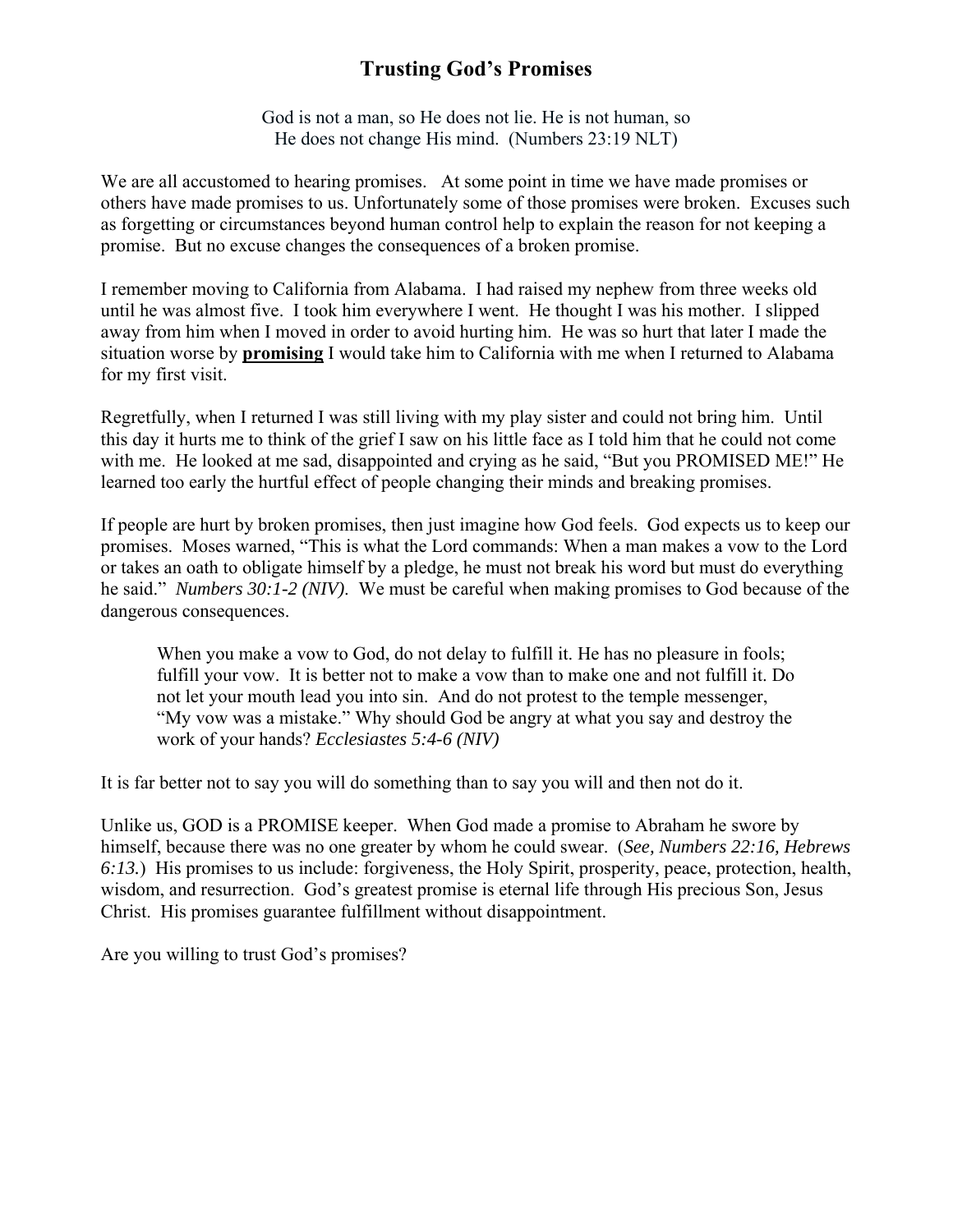

Frankie Nickson is a member of New Providence Baptist Church located at 218 Granada Avenue, San Francisco, CA. Rev. Michael Gilmore is her pastor. She serves as the Mission Ministry Servant Leader, Church Recording Secretary, teaches the Women's Class in Sunday School every third Sunday and helps in other areas if needed. Frankie has been with Daughters of Zion for over seven years and serves as Recording and Financial Secretary and she is also Assistant Events Coordinator. Most

important of all, Frankie loves the Lord and seeks to do His will. She sees herself as clay still in the Master's molding process.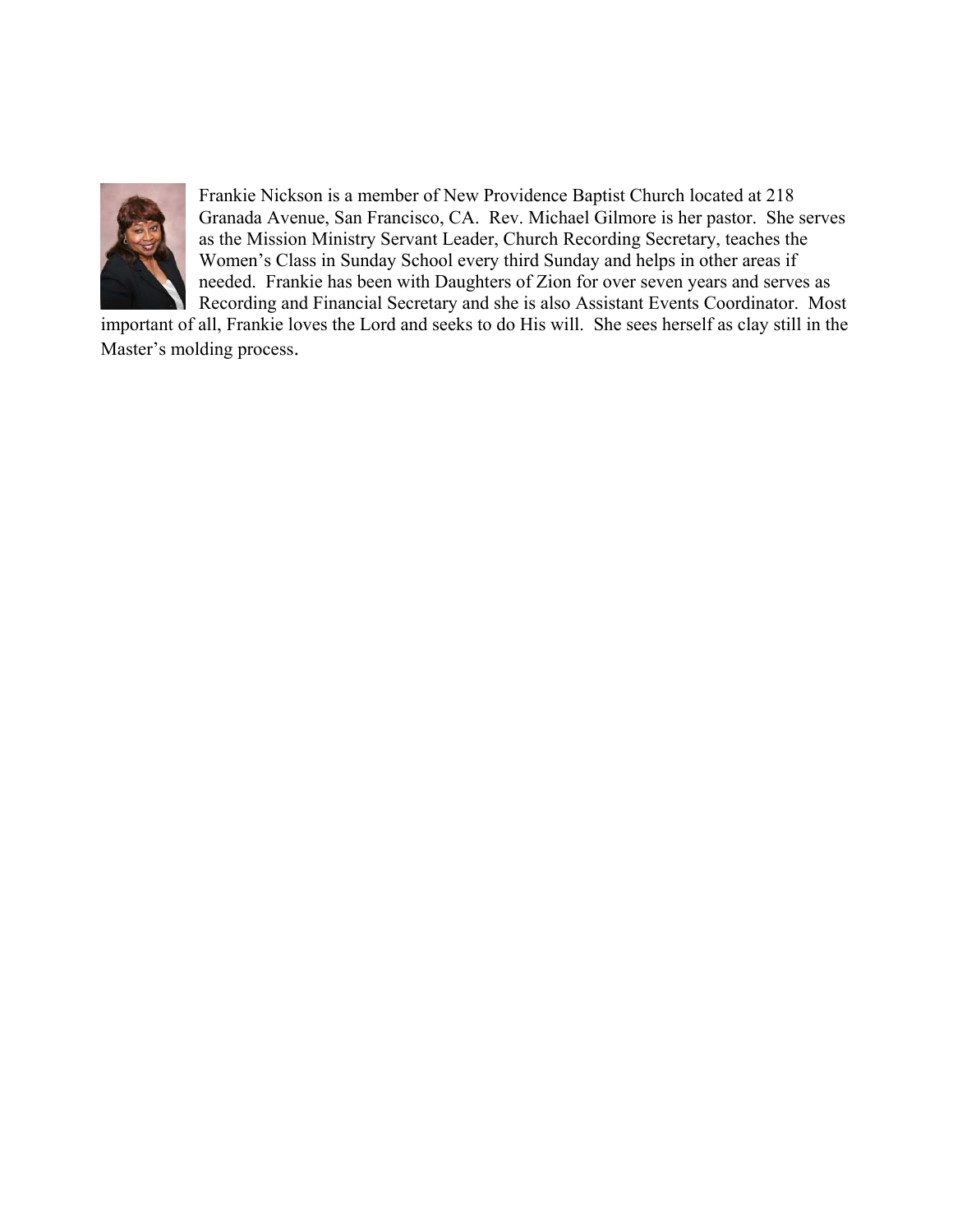# **Get Your Bounce Back**

John 10:10, Romans 8:35-39

The word of God found in John 10:10 tells us that the enemy (Satan) comes only to steal, kill and destroy. Reviewing this past year, one can conclude that he is fulfilling his mission. He has stolen someone's joy and peace and has killed and/or destroyed someone's dream or vision for his or her family, ministry or business. He has brought about great loss through the loss of good health or the death of a loved one. He has caused others to lose their homes, businesses or other property. Satan's goal is to render us hopeless and useless for the kingdom. He uses discouragement and disappointment to achieve this goal.

In spite of all of these things, we can be encouraged. Jesus said He came to give us life in abundance. There is nothing that the enemy can do or send our way that Jesus cannot turn around for our good. That's why I always look forward to the New Year. It offers a new beginning! Opportunities to regroup, rekindle passion and recover what was stolen present themselves. Unrealized dreams and second chances possibly can be attained in the New Year.

Until Jesus returns, Satan will remain on his mission; but I want you to make up in your mind to *Get Your Bounce Back.* No one said this journey would be easy but Jesus promised to be with us always, even until the end of the world. Don't allow Satan to cause you to lose your purpose or to become stagnated. No, don't just sit there and have a pity party, start moving and tell yourself that you will not be defeated, and that you will fulfill your God-given purpose here on earth.

The Apostle Paul says it so well in Romans 8:35-39, and it reads as follows:

*"Who shall separate us from the love of Christ? Shall trouble or hardship or persecution or famine or nakedness or danger or sword? As it is written:"For your sake we face death all day long; we are considered as sheep to be slaughtered. No, in all these things we are more than conquerors through him who loved us. For I am convinced that neither death nor life, neither angels nor demons neither the present nor the future, nor any powers, neither height nor depth, nor anything else in all creation, will be able to separate us from the love of God that is in Christ Jesus our Lord."(NIV)* 

Brothers and Sisters enter this New Year determined more than ever to *Get Your Bounce Back!* 

Happy New Year!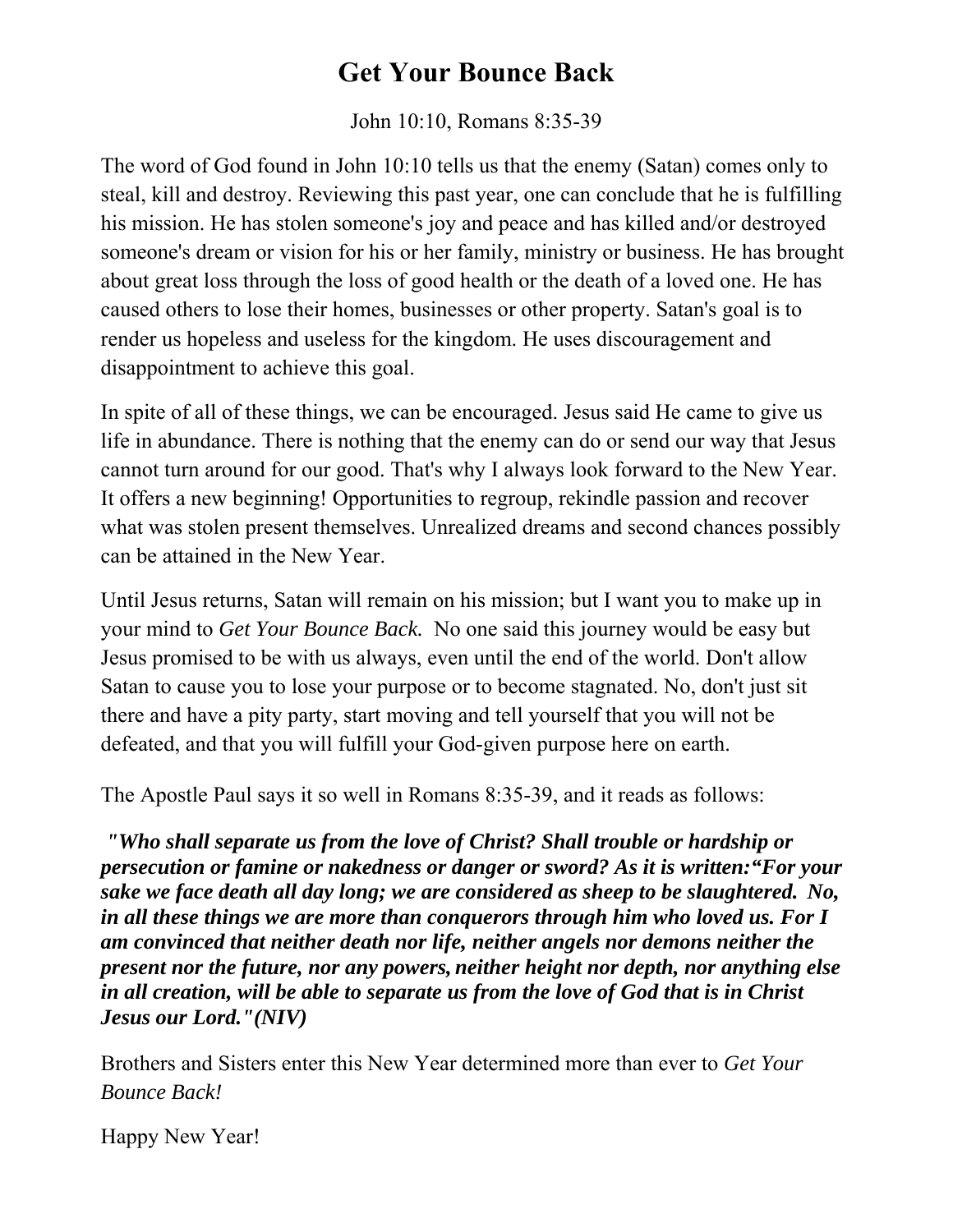On the morning of the ministry's monthly convalescent home visit, I was asked to bring words of encouragement to the patients and staff. I asked the Lord what should I tell His people, and He spoke to my heart regarding His provision.

I was reminded of the story of the Prophet Elijah and the widow of Zarephath, found in 1 Kings17: 7-15. Earlier in the chapter, Elijah prophesied to Ahab that there would be a drought in the land and that it would end only at his (Elijah's) behest. The Lord instructed Elijah to leave his present location and go east to the Kerith Ravine and drink from that brook. God instructed Ravens to bring food to the Prophet in the morning and evening while he was there. Then the brook dried up.

Later the Lord instructed the Prophet to go to Zarephath where He (the Lord) had instructed a widow to feed him. When he arrived at the gate, a widow was there collecting sticks. The Prophet asked her for water and a piece of bread. She explained to him that she did not have any. She said that she only had a little flour in a jar and a little oil. She stated she just had enough to make a little cake for herself and her son to eat.

The Prophet Elijah assured her that it would be replenished if she would agree to make him a cake first and then one for herself and her son. She followed his instructions, and the flour and the oil miraculously lasted until the drought was over.

Sisters and brothers, God will provide! The Prophet Elijah, the widow and her son were all important to God, and you are important to Him, too. God knows your needs. He promised to supply all of our needs, according to His riches in glory (Philippians 4:19). Sometimes He uses supernatural means as He did using the ravens to feed the prophet. He can also provide for us by using someone we may or may not know to help us. I'm not concerned about the method He uses to provide; that's His business. I'm just grateful that we serve a faithful God who cares and is concerned about the things that concern us. There is a song that says, "Anyway you bless me Lord, I'll be satisfied, as long as I know it's you Lord, I'll be satisfied." Sisters and brothers, God will provide!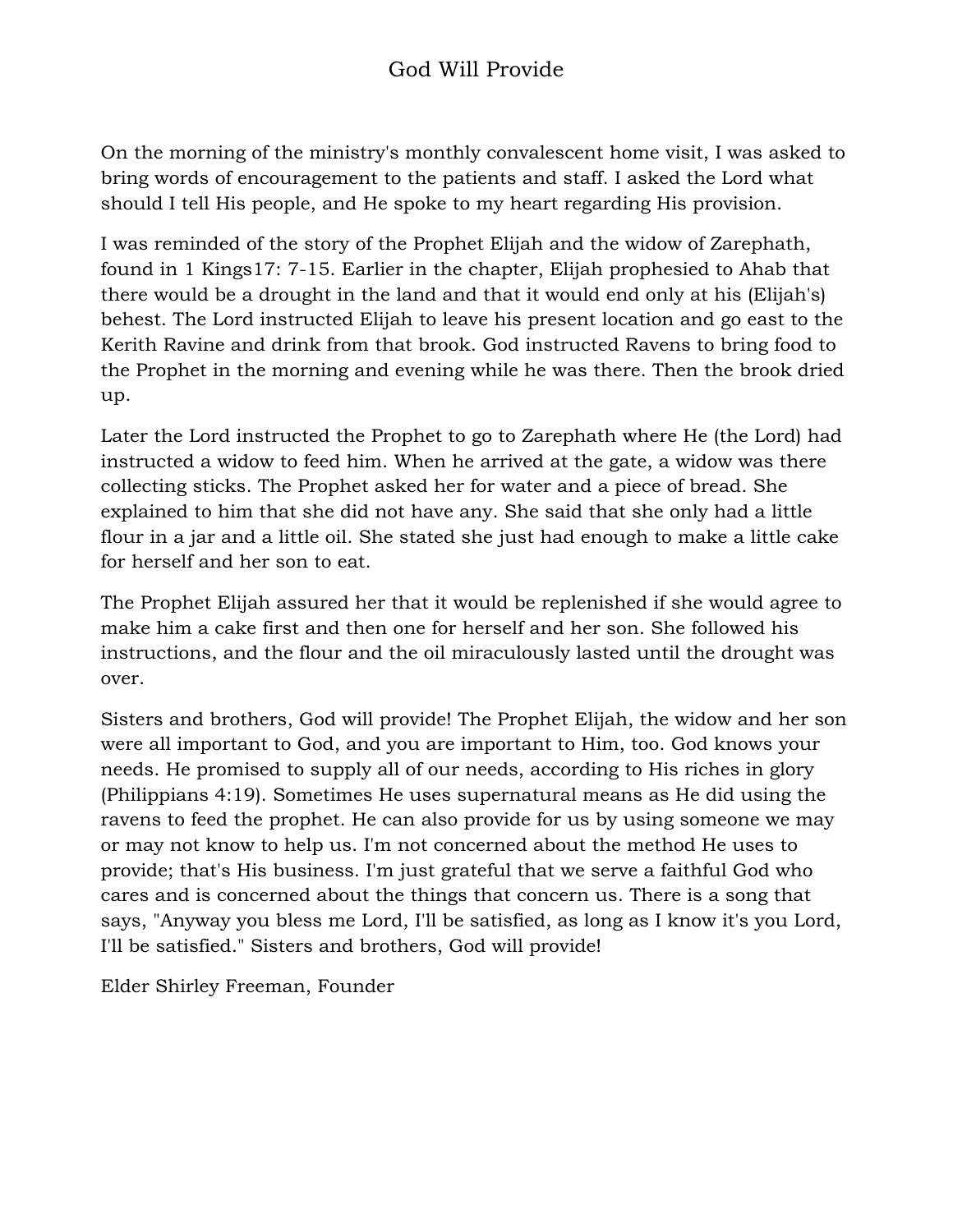## **It's So Hard to Say Goodbye to Yesterday**

The words in this title were made famous in the early 90's by the popular group Boyz II Men. Their simple song about the difficulty of letting the past go rests on a complex concept. Yesterday, which is something that we cannot get back, can at times seem so difficult to let go. Even though we have no power to control yesterday, we want to hold on to it. The important question we should ask ourselves is, "What is it about yesterday that makes us so afraid to say goodbye"

Some of us lost loved ones. For others our financial situations, cars, status or even a love that went astray makes us want to hold on to yesterday. An interesting thing about reflecting on the past is how rapidly our moods change. We can easily go from a high of remembering how good we looked, how fast we ran, how much money we had or other great times. This can quickly turn to the reality of our current situation. It's not to say that what we have now is not as good as what we had then, but it's just a difference we may choose to accept grudgingly. Regardless of what Boyz II Men said, nothing in this world is meant to last forever. There are some things we just have to let go even if it hurts.

Fear of the unknown may make it hard to say goodbye to yesterday. Things will be different. What are we supposed to do now? How can we possibly go on? We may feel all alone. Deuteronomy 31:6 says **"Be strong and courageous. Do not be afraid or terrified because of them, for the LORD your God goes with you, he will never leave you nor forsake you."** God is with us, so let's stop focusing on what was, and begin embracing the promises that God has for our lives. Philippians 3:13 says," **I do not consider, brethren, that I have captured** *and* **made it my own [yet]; but one thing I do [it is my one aspiration]: forgetting what lies behind and straining forward to what lies ahead."** (Amplified.) Great times are ahead.

In this changing world full of yesterdays we should be happy to know that as Christians we have a Savior whose love for us is unconditional and unchanging. Jesus was there with us yesterday when times were good. Jesus was with us yesterday when we needed to be lifted up. He is here with us today in our current situation. He will be here with us tomorrow to celebrate our victories and tackle the new obstacles that life will inevitably throw our way. Because we know that "life happens," we appreciate that Jesus just happens to be here.

Being human makes it hard to say goodbye, but being a Christian makes it easy to say hello to what lies ahead. Be blessed.

Ian M. Freeman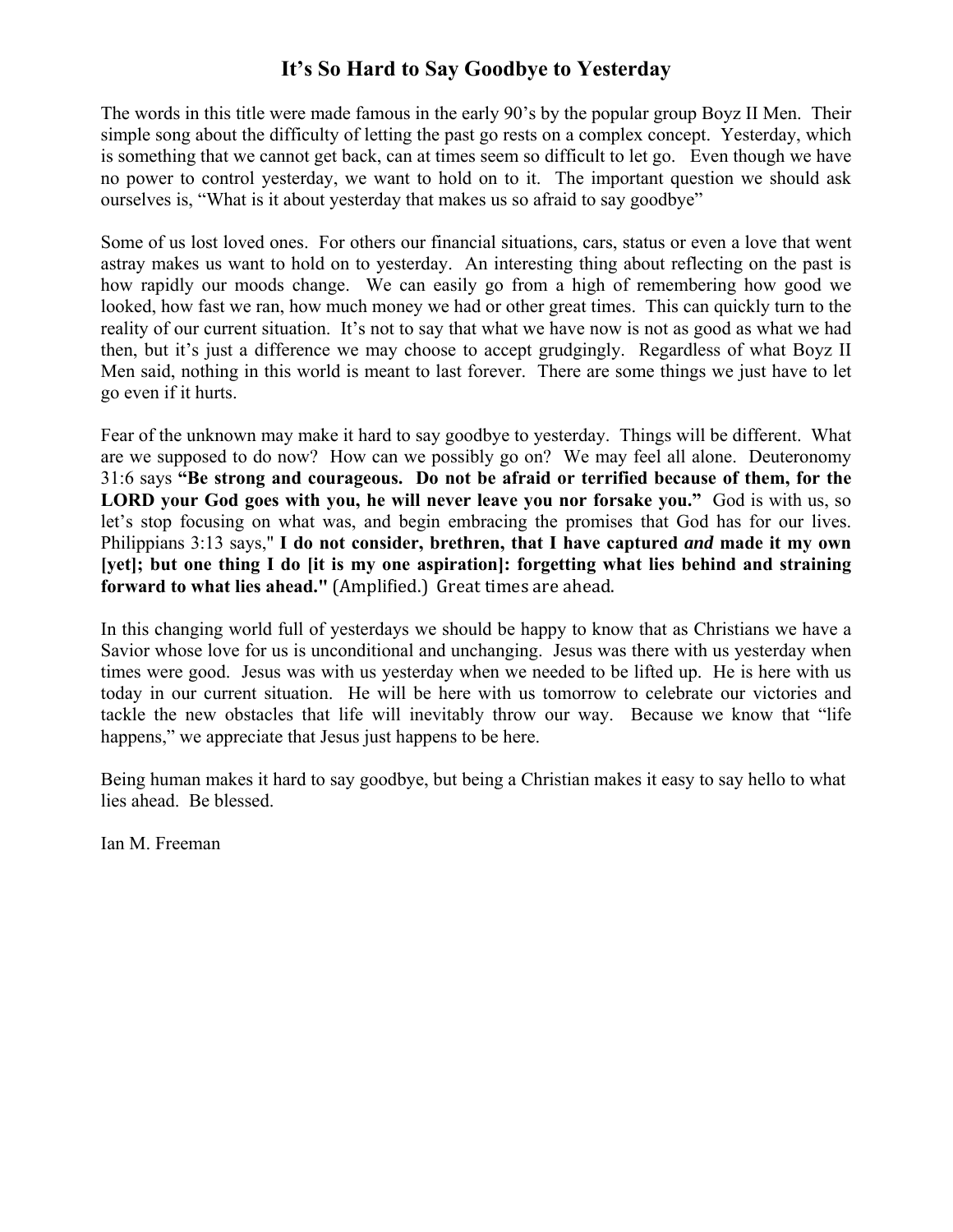

Ian M. Freeman, son of Ive and Elder Shirley Freeman was born and raised in San Francisco California where he currently resides. He works for Academy of Art University and is a member of the Olivet Missionary Baptist Church of San Francisco where Rev. Steven A. Bailey is Pastor.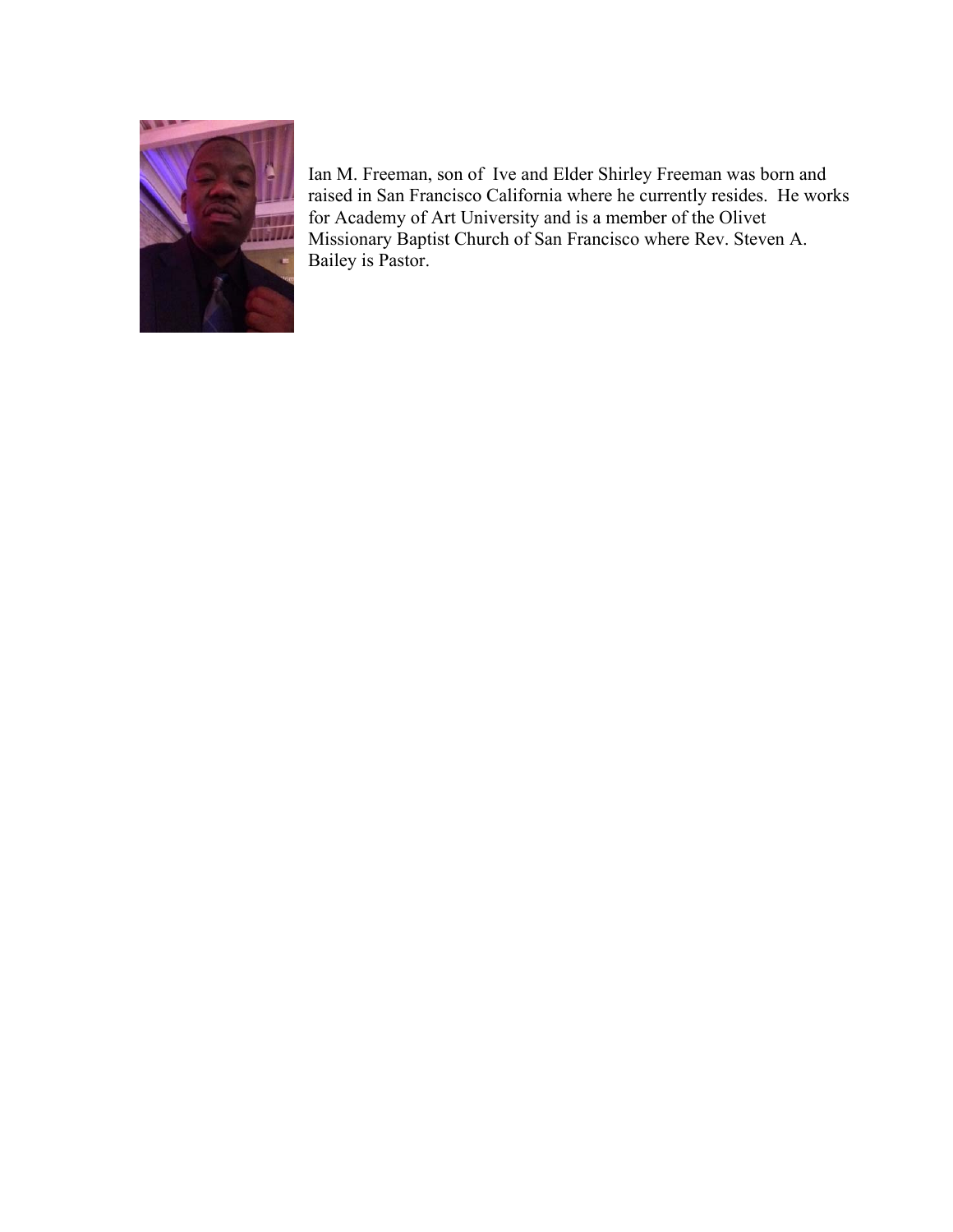# "Thy Will Be Done In Earth, As It Is In Heaven" Matthew 6:10

Jesus saw God's will as the just and good, sovereign wisdom governing all things. He accepted God's will without question. Unlike Jesus, we put too much confidence in our own wisdom. While God is our heavenly father, he does not want to crush our wills and make us slaves. Instead, by His will He wants to eliminate conflict and destructive tensions in life and help us live a life of harmony and peace.

We miss out on harmony and peace when we resist God's will. This is the price we pay for departing from God's will like sheep gone astray who have turned everyone to his own way. (Isaiah 53:6.) We go astray in our conversations, our conduct, our choices and our careers. Our frustrations and sleepless nights are the results of ignoring God's will.

The way angels submit to the will of God in heaven should be our example here on earth. To the degree that we follow this heavenly example of submission, we cooperate with God in establishing His kingdom here on earth. God wants us to experience the holy happiness and harmony of a heavenly life here and now. This is the abundant life that Jesus spoke of and that He is eager to make a reality for each of us. With this purpose in mind Jesus gave us instructions on how to pray for heavenly happiness on earth.

Jesus taught His disciples to pray, "Thy will be done in earth, as it is in heaven." His model prayer is a divine blueprint for building a rewarding life that is completely satisfying to the heart. The blueprint includes adoption into the family of God, as Jesus said, "whosoever shall do the will of my Father which is in heaven, the same is my brother, and sister, and mother." (Matthew 12:50.) The plan also provides immediate access to the kingdom for those who follow the prayer and actually do God's will on earth. (Matthew 7:21.) Jesus made this clear when He said, "The kingdom of God does not come with observation; nor will they say 'See here!' or 'See there!' For indeed, the kingdom of God is within you." (Luke 17:20-21. NKJV)

If we want to experience heaven on earth, then our first concern must be God's will, God's way, and God's work. When God's will takes first place in our lives, our attitudes, ambitions and actions reflect the glory of God. Let's resolve to pray sincerely and regularly, "Thy will be done in earth, as it is in heaven," and do God's will.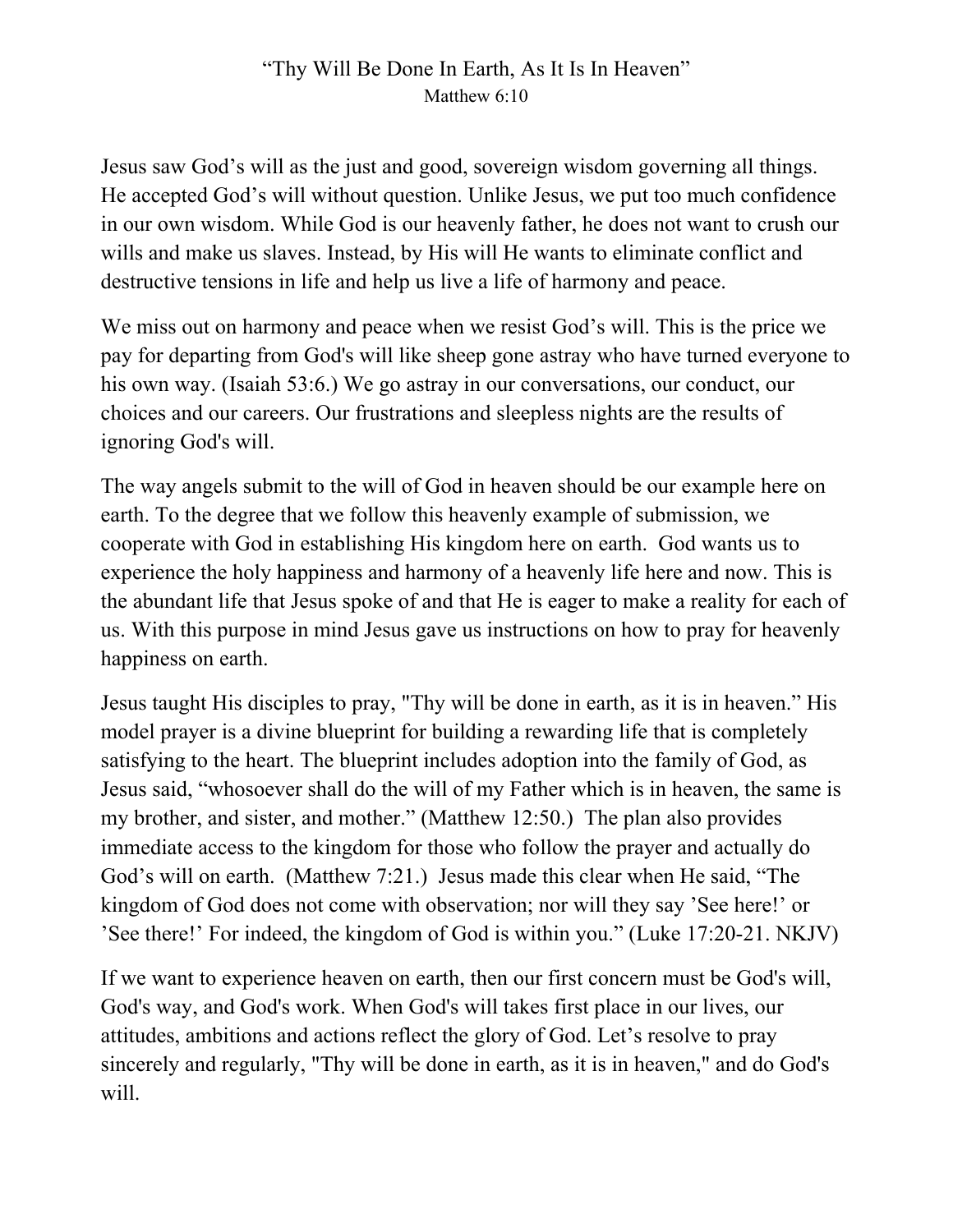Mamie Burgess is a member of the San Francisco Christian Center and the Daughters of Zion. She is a retired Registered Nurse who loves to help others by volunteering her time to programs such as the Oceanview Merced Ingleside Community Center. She is a willing worker and fills in wherever she is needed.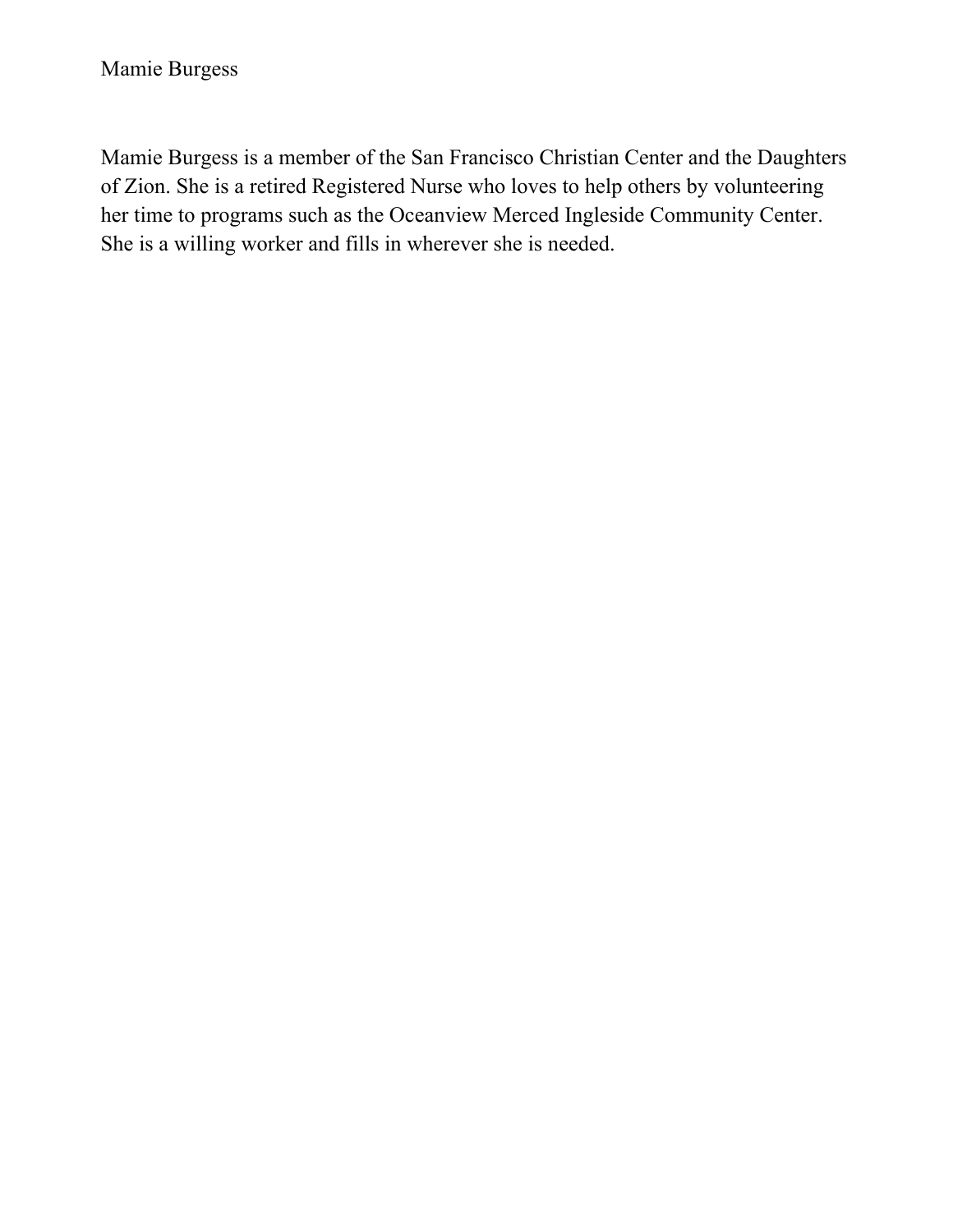## **Touch Tenderly With Your Tongue**

*James 3:5-10 (KJV)* 

*5 Even so the tongue is a little member, and boasteth great things. Behold, how great a matter a*  little fire kindleth! <sup>6</sup> And the tongue is a fire, a world of iniquity: so is the tongue among our *members, that it defileth the whole body, and setteth on fire the course of nature; and it is set on fire of hell. 7 For every kind of beasts, and of birds, and of serpents, and of things in the sea, is tamed,*  and hath been tamed of mankind: <sup>8</sup> But the tongue can no man tame; it is an unruly evil, full of *deadly poison. 9 Therewith bless we God, even the Father; and therewith curse we men, which are made after the similitude of God. 10 Out of the same mouth proceedeth blessing and cursing. My brethren, these things ought not so to be.* 

Make it your job to touch all Christians tenderly with your tongue. The tongue is the smallest member of the body, yet it can cause so much destruction. It can build up and bless, or it can tear down and destroy. The choice is yours. Think about the cliché, "Sticks and stones may break my bones but names will never hurt me." This is an out-right lie. Name calling and negative comments can and do hurt. They cause hurt that can run so deep that the pain is immeasurable.

The scripture compares our tongues to the kindling of a fire. If not kept under control, a fire can do so much damage. Every year wild fires destroy homes, acres of land and everything in their path. Their destructive forces often touch things that can never be restored. So when you speak, think about of this analogy prior to deciding what you will say.

However, avoiding destruction and hurt is not about speaking in a manner that is politically correct. We should lovingly speak the truth without apology. Speaking the truth in love ensures that Christians remain grounded in sound doctrine. This is how you build up others and build unity in the body of Christ.

As members of the body of Christ you have a responsibility to think before you speak. Before you open your mouth ask yourself these questions:

Can and will God get the glory from what I am about to say?

Will what I say bless this individual or individuals?

How would I receive what I am about to say?

Also, remember the Golden Rule (Matthew 7:12). Simply put, the rule is to treat people like you would like to be treated. God is holding you and me accountable for all we do and say. Do you want to explain how you can come in and give God all the praise, and then tear down your brothers and sisters? My sister, my brother reading this be mindful that God expects us to watch what we say. Make it your job to touch all Christians tenderly with your tongue.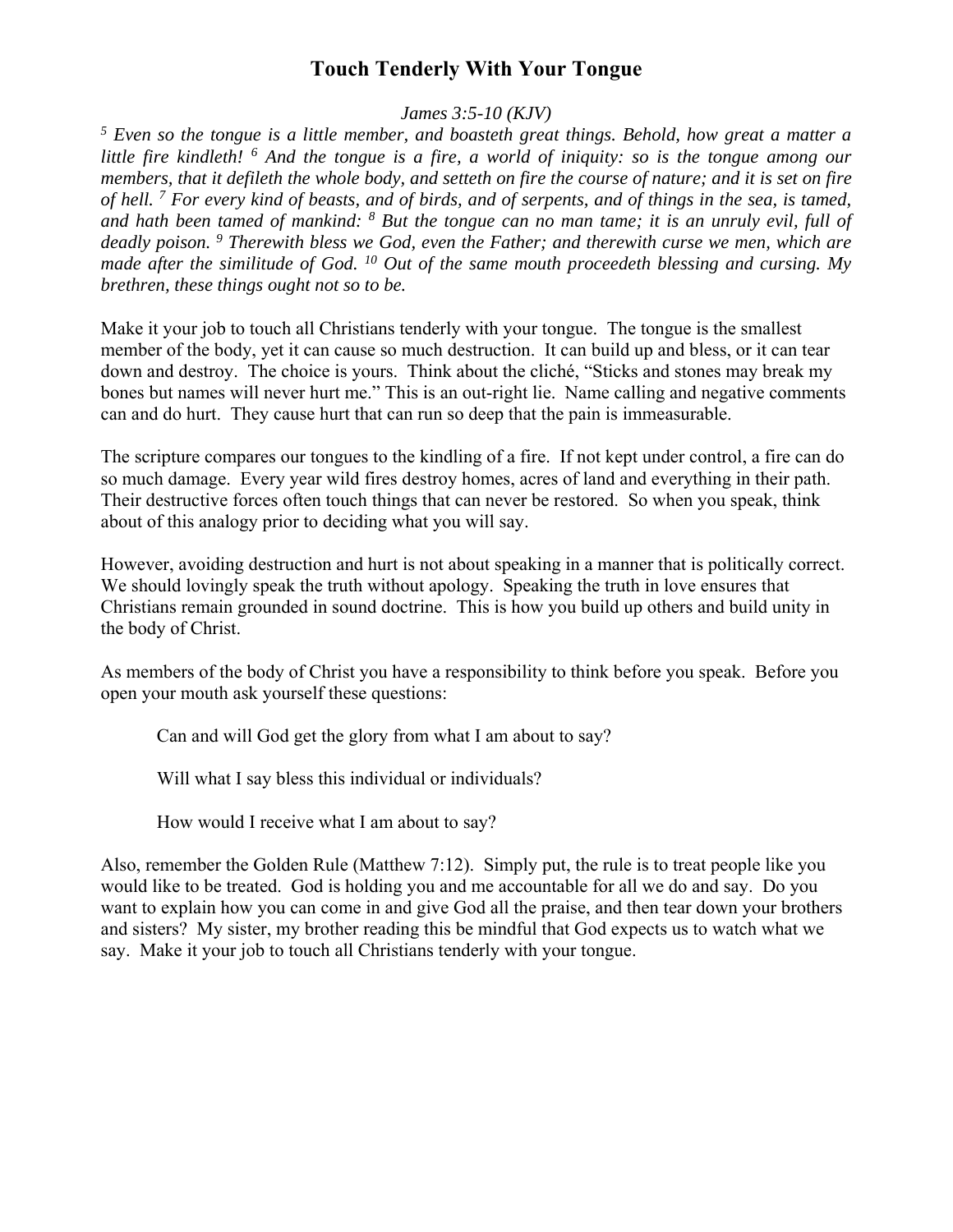

Evangelist Anika Evans is an active member of the Calvary Hill Community Church of San Francisco, California, pastored by Rev. Dr. Joseph Bryant, Jr. Currently, she serves as Worship Leader, Director of the Music Ministry, Prayer Warrior for the Intercessory Prayer Team and a member of the Ministerial Alliance. Evangelist Evans received a degree in Christian Ministry from the Golden Gate Baptist Theological Seminary in 2009.

She is an award winning Gospel Recording Artist and the mother of two daughters -- Ki'mani Lyn and Ki'ara Lynae Evans. Called, anointed, appointed and assigned by God, Evans was publically affirmed and commissioned as an Evangelist in October of 2014.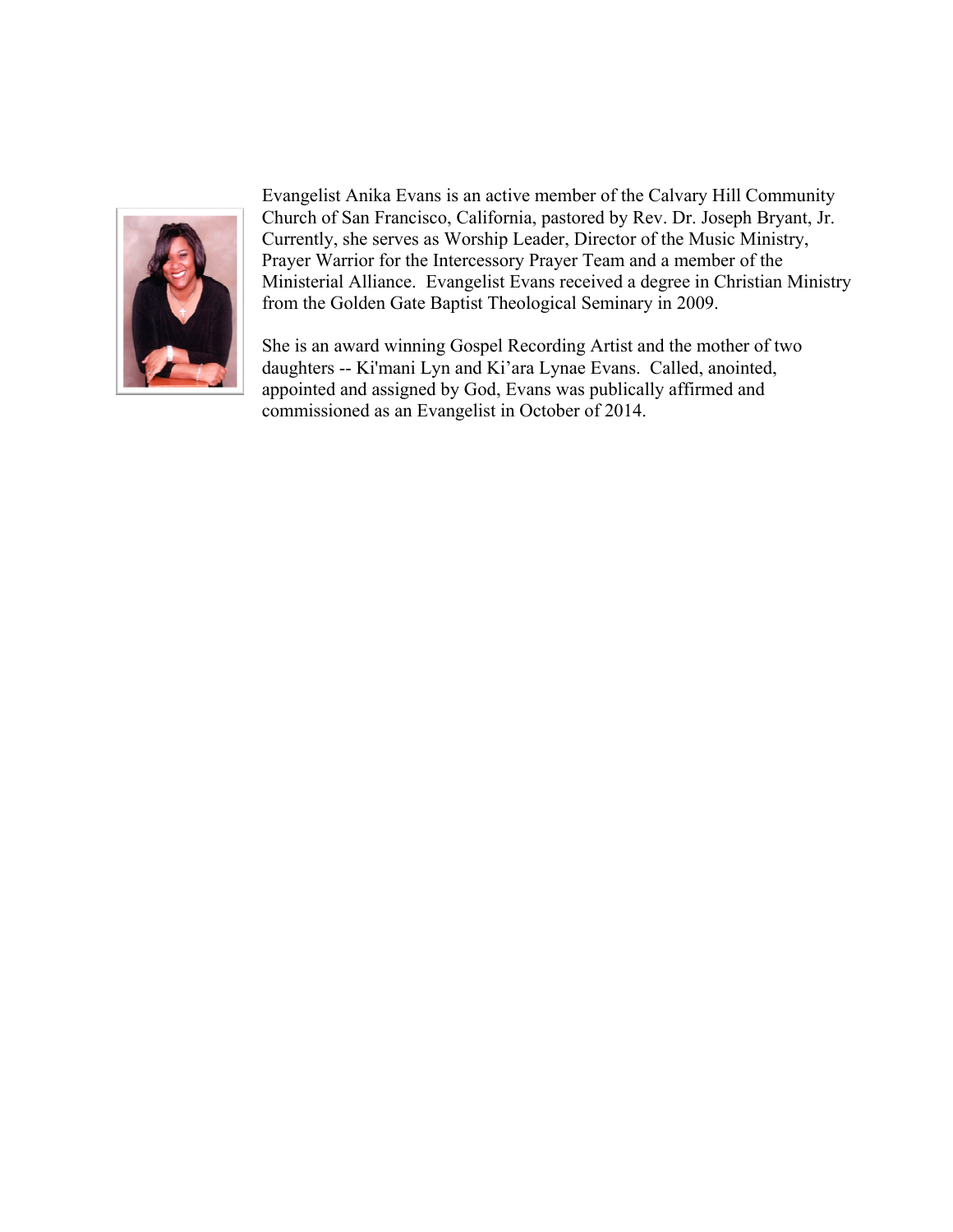## Love Drives Out Fear 1 John 4:18

The person who loves God with his whole heart has no fear of death, judgement or hell, because this kind of whole-hearted, perfected love guarantees access to God.

1 John 4:17 speaks of boldness, which naturally leads to a discussion on the opposite subject of fear. John says that perfect love produces courage in the day of judgement, because it makes us like Christ who is the judge. In the text he explains and expands on that statement when he notes that there is another way in which love produces boldness. It casts out fear.

A number of years after Jesus resurrection and ascension, the early church struggled to figure out what it looked like to live faithfully for God. During that period John wrote to believers instructing them on how to live. He wrote, "There is no fear in love, but perfect love drives out fear, because fear includes punishment, and the one who is afraid has not been perfected in love." (1 John 4:18 *Lexham English Bible*.)

All of us naturally live with some degree of fear. Some of us are concerned about job security, rent or mortgage payments. Others harbor anxieties about health or family concerns. And though most days it's not on our minds, some have a quiet, lingering fear of death. The world offers a number of solutions for our fears. It suggests that the right doctor or life coach will teach us how to live without fear.

The scriptures, however, declare that love casts out fear. Your love for God and God's love for you set you free from all fear. 2 Timothy 1:7 says "For God hath not given us the spirit of fear; but of power, and of love, and of a sound mind."

Are you prone to fear and anxiety? What things do you worry about most often?

God invites you to release your fears and be filled with His perfect love.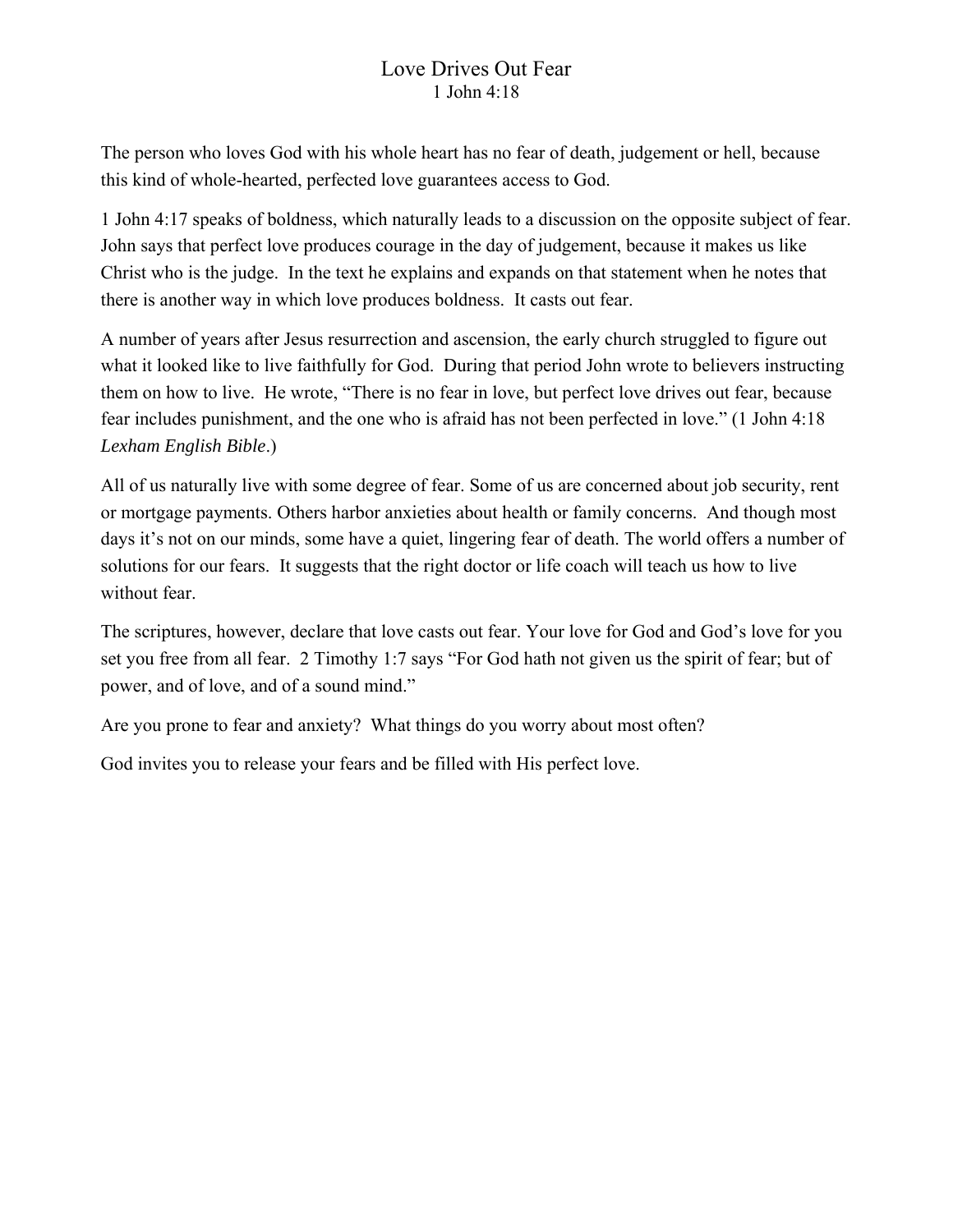

 Minister Vanessa Bailey is an active member of the Olivet Missionary Baptist Church of San Francisco, California where Rev. Steven A. Bailey is Pastor. Minister Bailey serves as the Praise and Worship Leader, Assistant to the Youth Pastor, and Director of the New Members Class. She received her license to preach in December of 2006, at the age of 22, and she has been on fire for the Lord ever since. She is the wife of Deacon Aaron Bailey and they have two children – Markayla (12) and Alanie (5) – and another child on the way. Minister Bailey understands that she cannot do anything without God, and more importantly, that with God all things are possible.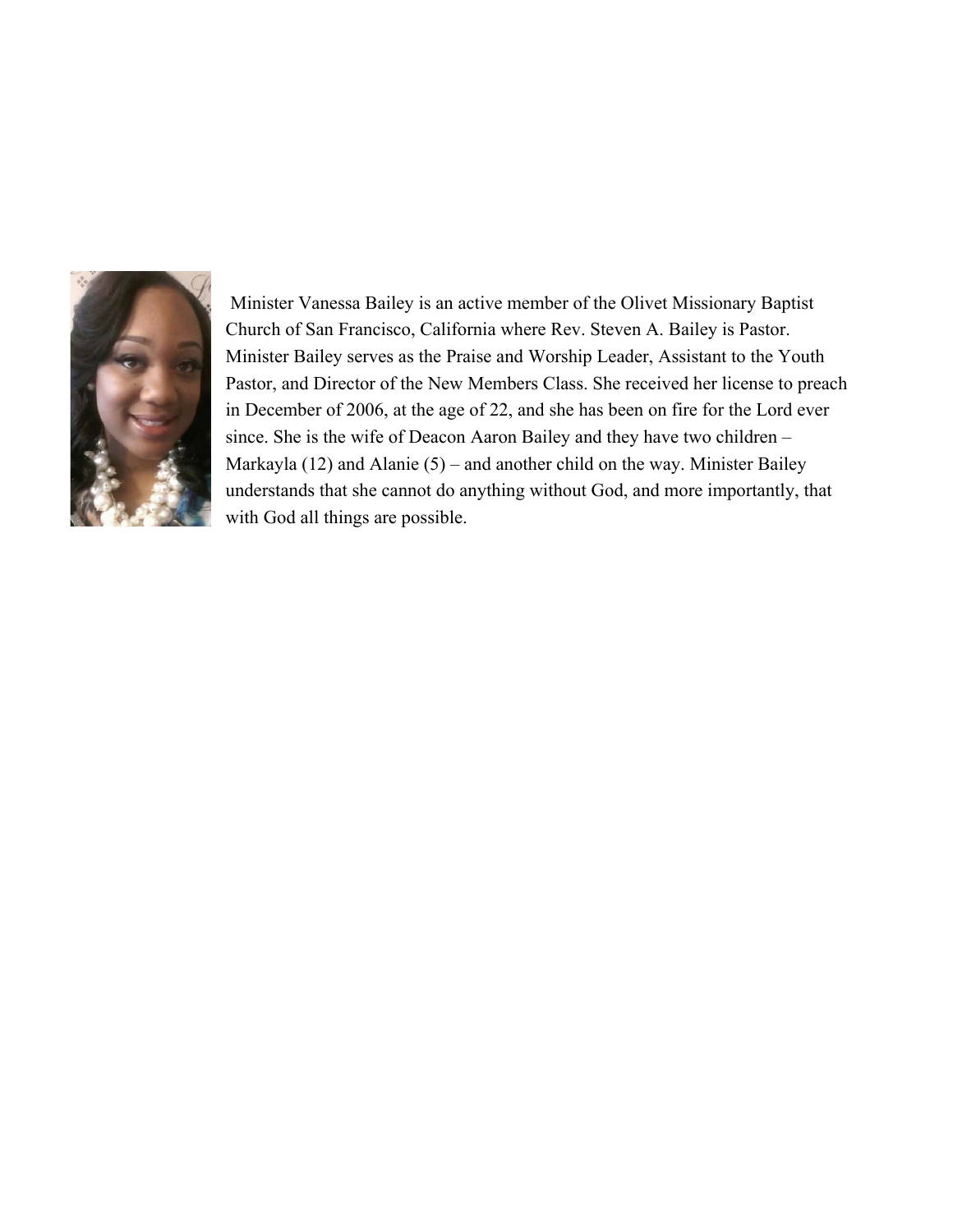# **The Prayer of a Desperate Woman**

The story of Hannah is an inspiration to most women, especially for those who have had trouble conceiving. As Mother's Day approaches, I am reminded of the prayer of this desperate woman. Hannah was Elkanah's favorite wife. Although he lavished her with gifts and favor, there remained a void in her heart. She was unable to conceive. Rachel, the favorite wife of Jacob, also had trouble conceiving and said to him, "Give me a child less I die" (Genesis 30:1). The inability to conceive probably does not mean much to many today; but during biblical times, to be a barren woman was viewed as a curse from God.

We learn in 1Samuel, chapter one why Hannah was not satisfied with just being Elkanah's favorite. His other wife, Penninah, had a number of sons and daughters. She was jealous of the love that he had for Hannah. Since she could not control how he felt about her, she looked for ways to make Hannah's life miserable. She taunted her regularly about her inability to conceive. Sometimes one is blessed in one area so much that folks become jealous. Whichever areas in which one is lacking, enemies try to use them to taunt and hurt.

In those days, it was the custom to go to Shiloh yearly to worship. While there, Hannah arose early in the morning and began to seek God and pray that He would open up her womb. She was a desperate woman who didn't care about what anyone thought about her. She was willing to do whatever it took to get God's attention. Have you ever felt so desperate about something that you thought you would die if God did not intervene? That's how Hannah felt!

Hannah's prayer was such that the Priest Eli thought she was drunk with wine. Although she prayed with all her heart, her words were not audible. She prayed within her heart and wept. I don't know about you, but I've been in that position. It took me years after marriage to conceive; and after conceiving, I was ill throughout the pregnancy. I remembered how my mother prayed for us, calling us by name; so I began to pray for myself and my unborn child.

Hannah prayed and asked God to look on her affliction, and give her a male child who she would dedicate to Him (God). God answered Hannah's prayer and blessed her with a son whom she named Samuel, meaning, "Asked of God."

Because of the prayer of a desperate woman, the Prophet Samuel was born. Women, make sure your children hear you pray for them. They will be strengthened, and in turn, will know how to pray for their children. God answers prayer, even the prayer of a desperate woman!

Happy Mother's Day!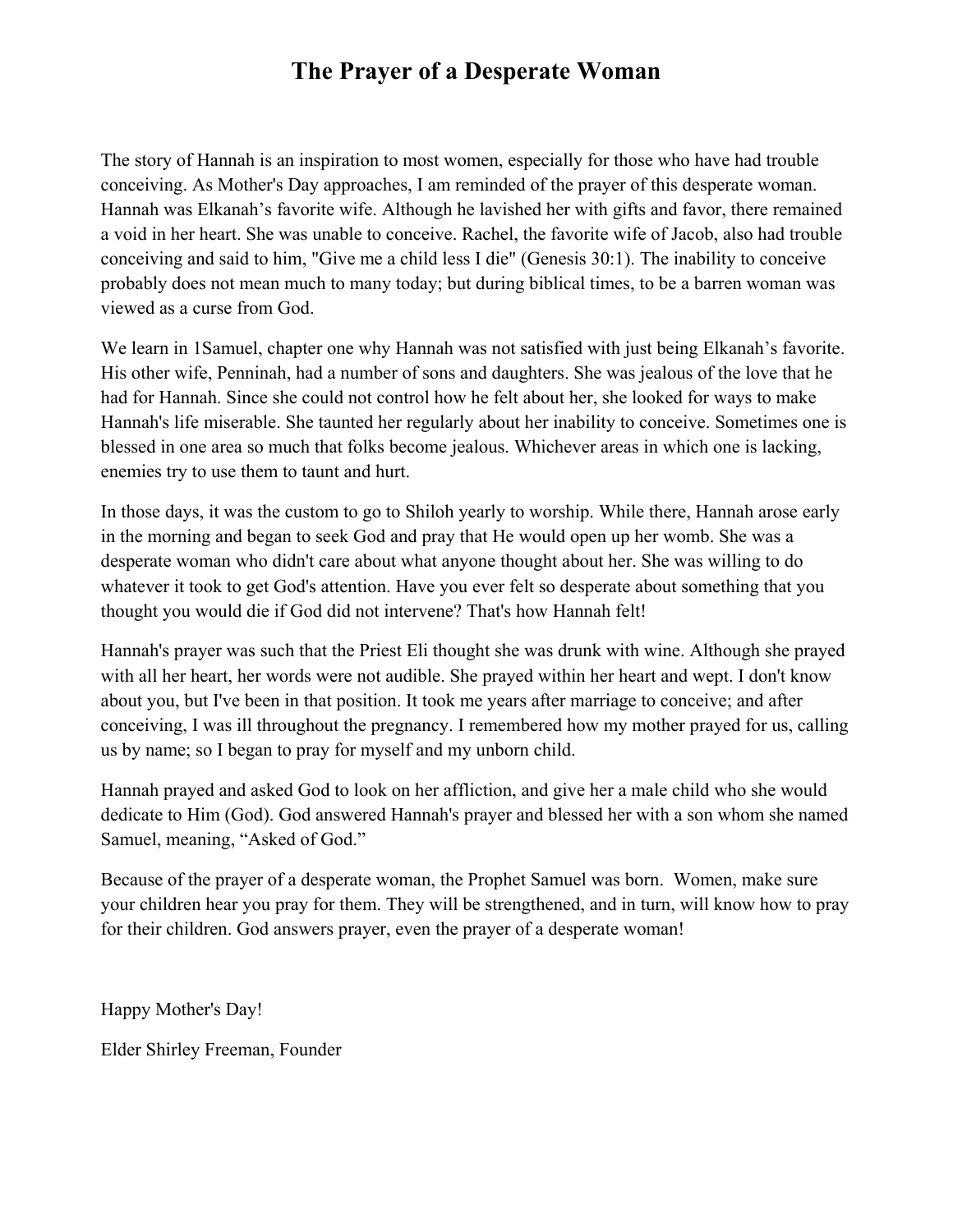#### REFLECT

This is the time of year we traditionally set aside to reflect on God's goodness. The year 2014 brought us wedding bells and newborns. We also had sickness and the loss loved ones, but through it all God has been with us. He was there through the difficult moments. God, because of His goodness, stopped bad situations from getting worse. When we said "Lord, I don't know how I'm going to get through this," God already had a plan. We kept the faith and believed God would give us everything we needed to get through. Now here we are in a new year.

Throughout the Psalms David reminds us to take the time to look back on our lives and reflect on the goodness of God. He encourages us to praise God for His greatness, His compassion and His faithfulness. He instructs us to thank God for His many gifts. David's message is like that in the old hymn telling us to "count your blessings, name them one by one."

Read Psalm 145 again. Take some time alone to reflect on every part of this psalm. Look back on the past years, and trace God's hand that provided you with everything you needed. In spite of everything that happens, God is always there. He never leaves us, nor forsakes us. Most important, He gave us the greatest gift imaginable -- the gift of his only Son, Jesus. If that did not impress you, then think about the very breath you are taking, for that is also a gift from God.

Think of how generous God is toward us. When God looks at us, (I'm sure He laughs -- HA! HA!) with all our baggage, with all our junk, with all our hang-ups, all He wants to do is bless us. His love for us outshines our flaws. His perfect love enables Him to look beyond our sins. Through God's love our needs are supplied. When we ask He blesses us with our wants in addition to our needs. God's desire to have a relationship with us is so great, that He cannot wait to bless us and to pour out on us that which makes us happy. He does not bless us because we deserve it, instead He does it because He loves us. God's love for us is like a flame that is constantly burning; it surrounds us comforts and protects us. Our praise to God fuels that flame. The more we praise Him the greater we feel the warmth of His love.

We have reflected on God's goodness towards us over the past year. We know what He brought us through. We have evidence of His goodness, so this year we will STAND. Today we have assurance that the giving God is always with us. Now then, what is our new year's resolution? I think we should enter into the new year with praise, ultimate praise, extraordinary praise, continuous praise, and more praise. Let's continually PRAISE the Lord this year.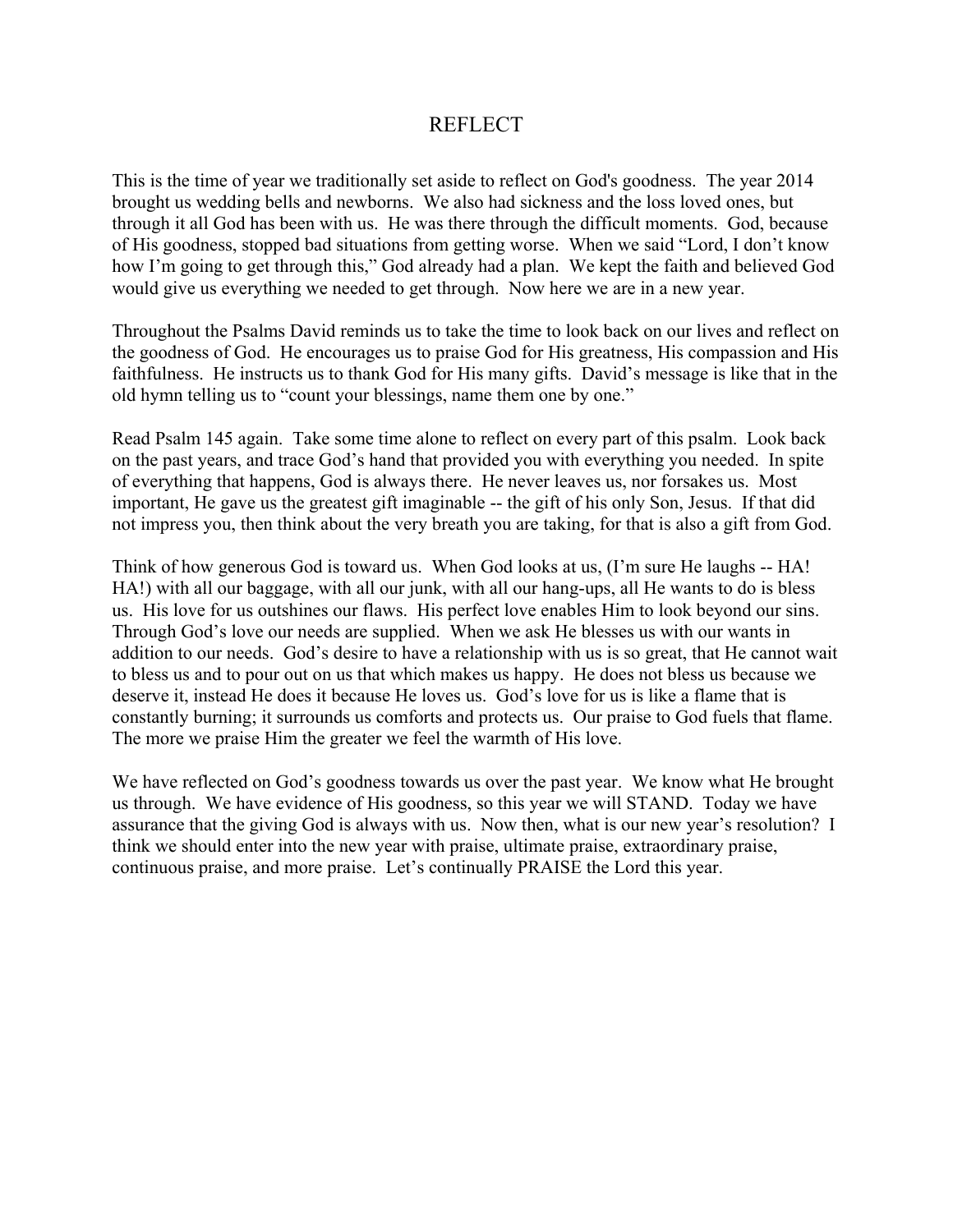

 Carmen has been a member of New Providence Baptist Church for many years. She loves Jesus. She is also a member of the Daughters of Zion Women's Ministry, a fellowship that encourages, teaches and nurtures spiritual growth. Carmen has worked as a License Vocational Nurse at Laguna Honda Hospital for the past 18 years. Her favorite scripture is Jeremiah 29:11.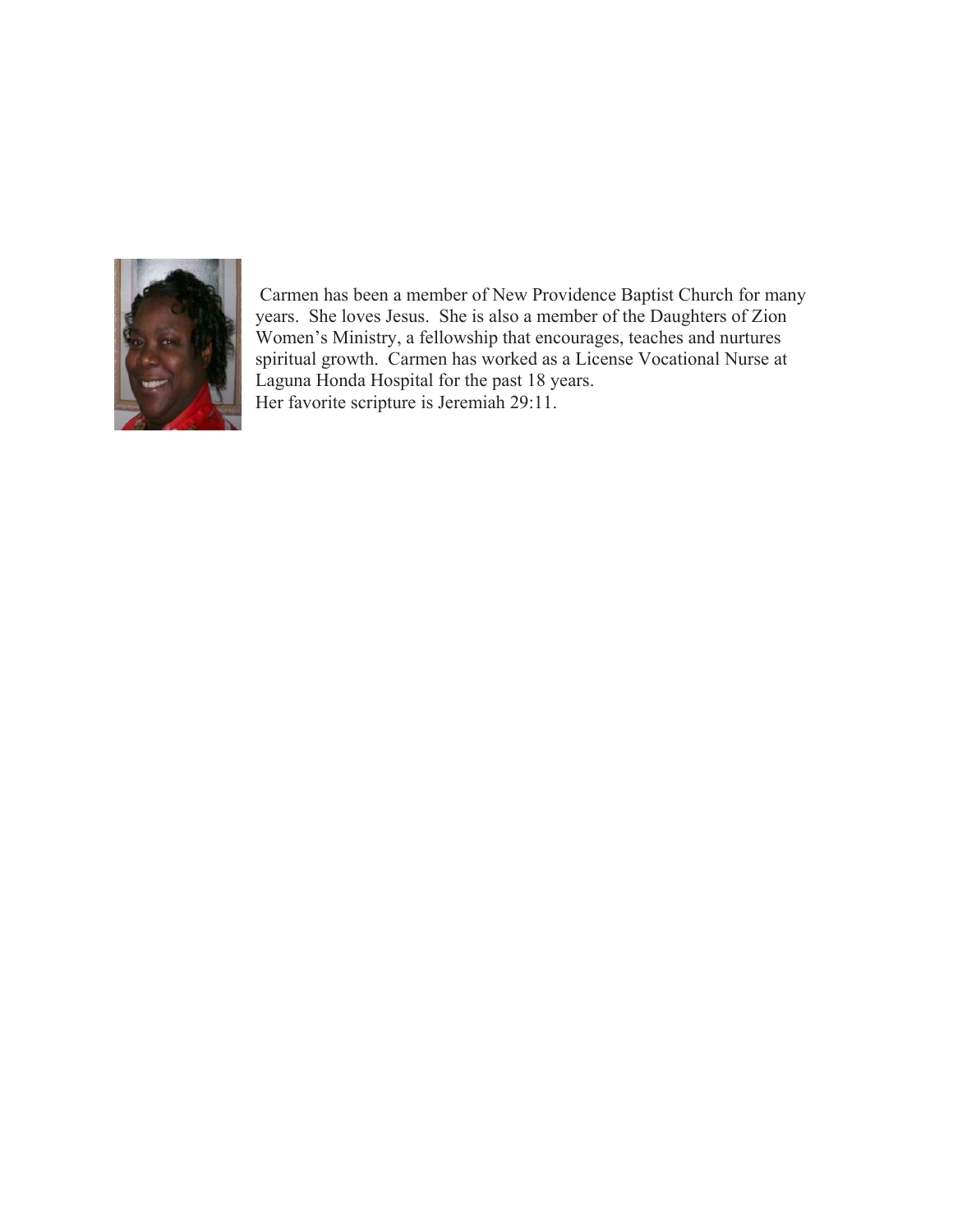## **"THE GIFT"**

The Bible identifies many gifts that God has given us. Eternal life, peace beyond comprehension and unspeakable joy are just a few of God's gifts. As I researched the word gift, I found these definitions**: Something that is given to another person, a group or an organization. A special ability. A notable capacity, talent, or endowment. Something voluntarily transferred from one person to another without compensation.** 

The word gift is important in the Bible. We should understand its meaning and implications. In Romans 3:24, we find the Greek word *dorean,* which means "free gift" used to refer to grace. It is something given above and beyond what is expected or deserved. Every New Testament occurrence of the word "gift" relates to a spiritual transfer from God to man. It is what Jesus offers to the Samaritan woman at the well. John 4:10 says: *If you knew the gift of God and who it is that asks you for a drink, you would have asked him and he would have given you living water.*

Romans 5:15 says: *But the gift is not like the trespass. For if the many died by the trespass of the one man, how much more did God's grace and the gift that came by the grace of the one man, Jesus Christ, overflow to the many!* 

Many of us have received gifts throughout the year for one reason or another. Others have received gifts, but fail to recognize them. As I looked back over the past two years, I felt God had forgotten my name on His gift list. My father and all my aunts and uncles except one passed away leaving me feeling I had no reason to celebrate – but God. Yes, I said, "but God!!!" When I celebrated God, He blessed me with so much that I did not have hands to hold it. I was blessed with the gift of my first grandchild which brought me so much joy. He blessed me with good health, a roof over my head, and food on the table. I am thankful for these gifts and many more from God.

As we enter the holiday season enjoying our families and friends, let us not forget the many gifts God has given us. Let's share the joy and goodness of God as we fellowship with one another. God has given us the gifts of life and eternal life through Christ Jesus. His best gifts are freely given, but it's our responsibility to receive the gifts by faith. (John 1:12; 3:16; Ephesians 2:8-9).

The Bible is clear that salvation from sin is a free gift. It is my prayer that your hearts will be open to receive God's precious gift of salvation this holiday season.

### Sandra Scott

Sandra R. Scott has been a member of the Daughters of Zion Women's Ministry for over 10 years, and she serves as the Ministry Assistant. She is a Senior Social Worker for the City and County of San Francisco. She is a member of New Providence Baptist Church under the leadership of Pastor Michael Gilmore. She is the proud mother of one daughter, Shantel, and a new granddaughter, Segen. Her favorite scripture is Proverbs 3:5-6*, "Trust in the LORD with all thine heart; and lean not unto thine own understanding. In all thy ways acknowledge him, and he shall direct thy paths."*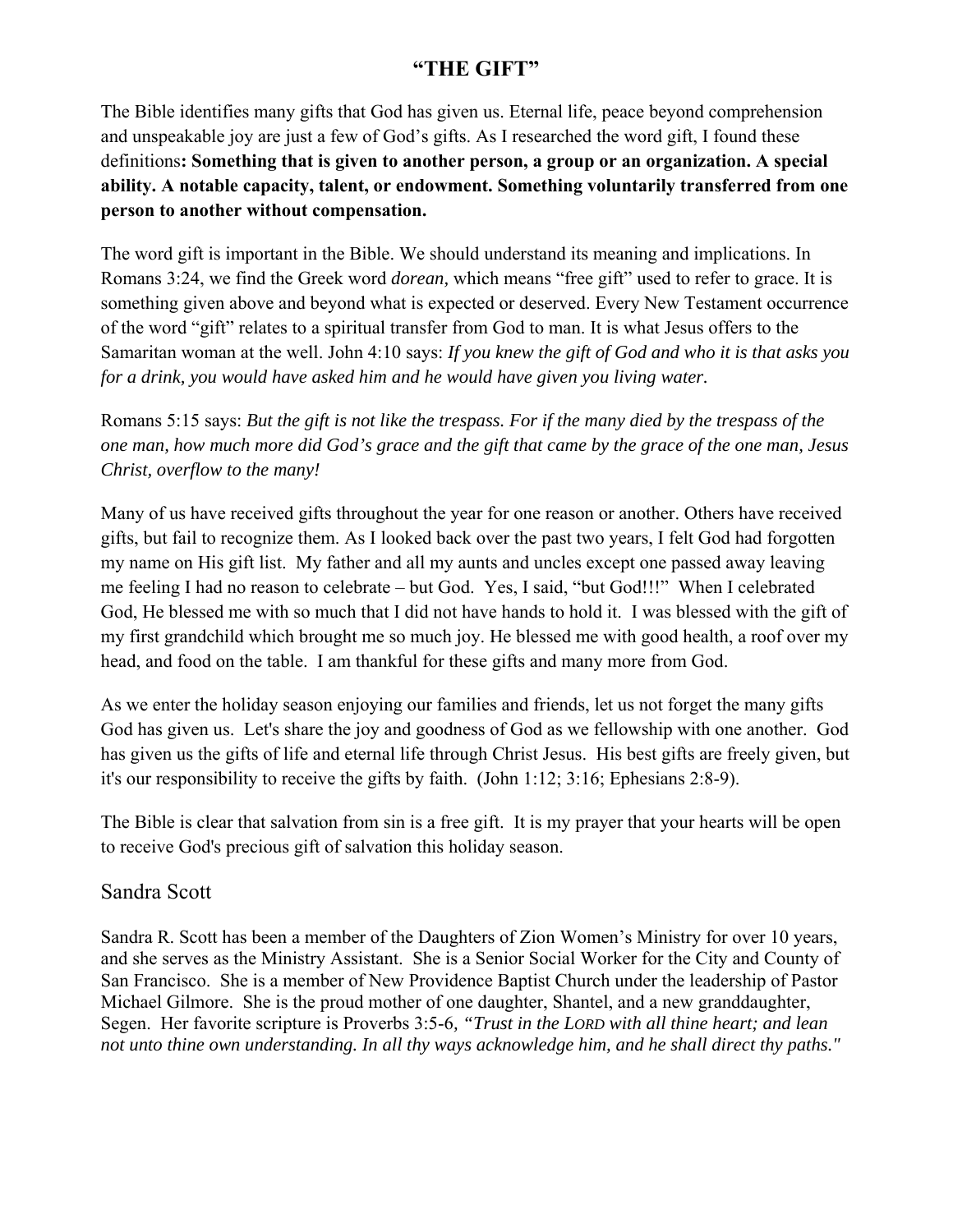# **A Consecrated Life - Part III**

# Daniel 3

### (Dedication to the Service of God)

In last month's article we talked about the importance of *Following Your Guide*. This month we will see the benefits of *Trusting Your Guide*.

There's going to come a time of testing in the life of every born again believer. The test does not come so God can see what we will do because He already knows the outcome. The test comes to show us and others just how devoted we really are to Him. Talk is cheap, but true devotion and trust in God is costly! James says it well in chapter 2:17-18, **"Thus also faith by itself, if it does not have works, is dead.But someone will say, "You have faith, and I have works." Show me your faith without your works, and I will show you my faith by my works.** 

 If we say we trust Christ, our faith will be tested. John Maxwell said, "A faith that has not been tested, cannot be trusted." In Daniel chapter 3 God puts Shadrach, Meshach and Abednego to the test. Brothers and Sisters when God begins to prosper you because of your faithfulness you will have enemies. There will be those who cannot stand the fact that the favor of God is upon your life and will look for an opportunity to set you up, undermine your progress, and sometimes to destroy you. The Bible says that jealousy is as cruel as the grave. Never underestimate what someone with a jealous and envious spirit will do! But I'm so glad that God sees and hears all. He promised to Fight for us, but we must keep our hands clean from evil.

A statute of King Nebuchadnezzar was erected and a decree went out which stated that whenever the trumpet sounded the people should bow down and pay homage to it. Those who hated the three young men knew that they were devoted to Jehovah God only, so when they would not bow down they relayed their behavior to the king. They were warned of the consequences for not obeying the king's orders but this did not move them. They were determined to trust God through what would be a fiery trial.

After hearing the king's threat to throw them into a fiery furnace for their disobedience, the young men stood boldly declaring that their God was able to deliver them even from a fiery furnace, but even if He didn't, they would not bow down to anyone but God. They were thrown into the fiery furnace for their faith, trust and dedication to the living God. However, God stepped into the fire with them, therefore, no harm came to any of them. Their faith was tested beyond measure and they proved by their actions that they had full trust and confidence in God. Do you trust God like that? When the trials of life come, will you be able to stand? Trust Your Guide!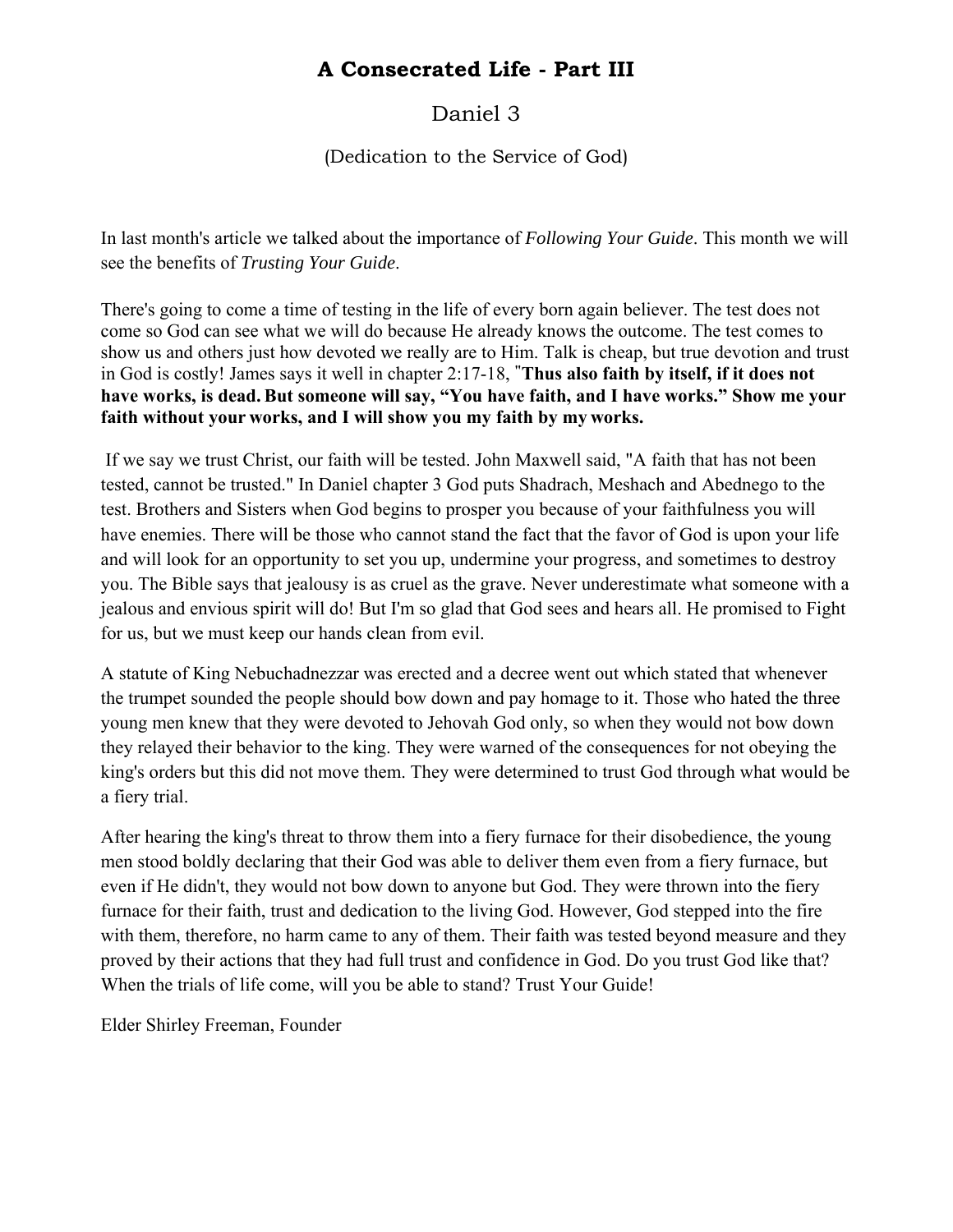### God Will Come Through

2 Kings 18-19

The God we serve is faithful. The Bible clearly states in 2 Timothy 2: 13 that He is faithful even when we are not. His faithfulness is not depended on our actions but on His character. God never makes promise He does not keep. He is altogether trustworthy. God is Sovereign! He needs no one's approval or permission to bless you, and He does all things according to His will and purpose. His timing is always right. Someone has said He's an on time God. He is never too early or too late.

The word of God found in Ephesians 3:20 tells us that He (God) is able to do immeasurably more than what we can think or ask. Take a minute and think of something you've dreamed about that you considered too difficult if not possible to achieve. Our God is able to exceed all of your expectations.

There are times in our lives when it seems as though we are being pressed on every side. It's easy to become discouraged and lose faith during those times. The enemy will whisper all sorts of threats and lies in our ear because he wants us to be overwhelmed with fear, instead of being filled with faith.

I'm reminded of the story recorded in 2 Kings 18 & 19. Sennacherib, King of Assyria sent messengers to intimidate Hezekiah, king of Judah with threats of destruction. The Assyrian army was known to have conquered many nations and were feared. They knew that the Israelites served only one God. who had come through for them in the past. So, the first thing they attempted to do was to destroy the Israelites confidence in God. They recounted other nations whose gods did not protect them and consequently were conquered by the Assyrians.

What Sennacherib didn't realize is that the other nations gods were not gods at all. They were instruments carved out by human hands. He would soon discover that the God the Israelites worshiped was the only true God. The Assyrian King's messengers blasphemed and ridiculed God because they did not fear Him. The word of God was given to the Prophet Isaiah to encourage King Hezekiah and assure him that God would come through.

The Assyrian king was arrogant and relied on the strength of his army and the power of his gods. If I were able to speak I would say to the King of Assyria, "don't let your wooden god fool you. My God is all mighty and powerful. He is faithful and I know He will come through.

The enemy maybe attempting to discourage you right now with his lies. Remind yourself of God's promises and tell the devil, you can't make me doubt Him because I know too much about Him and I know that my God will come through.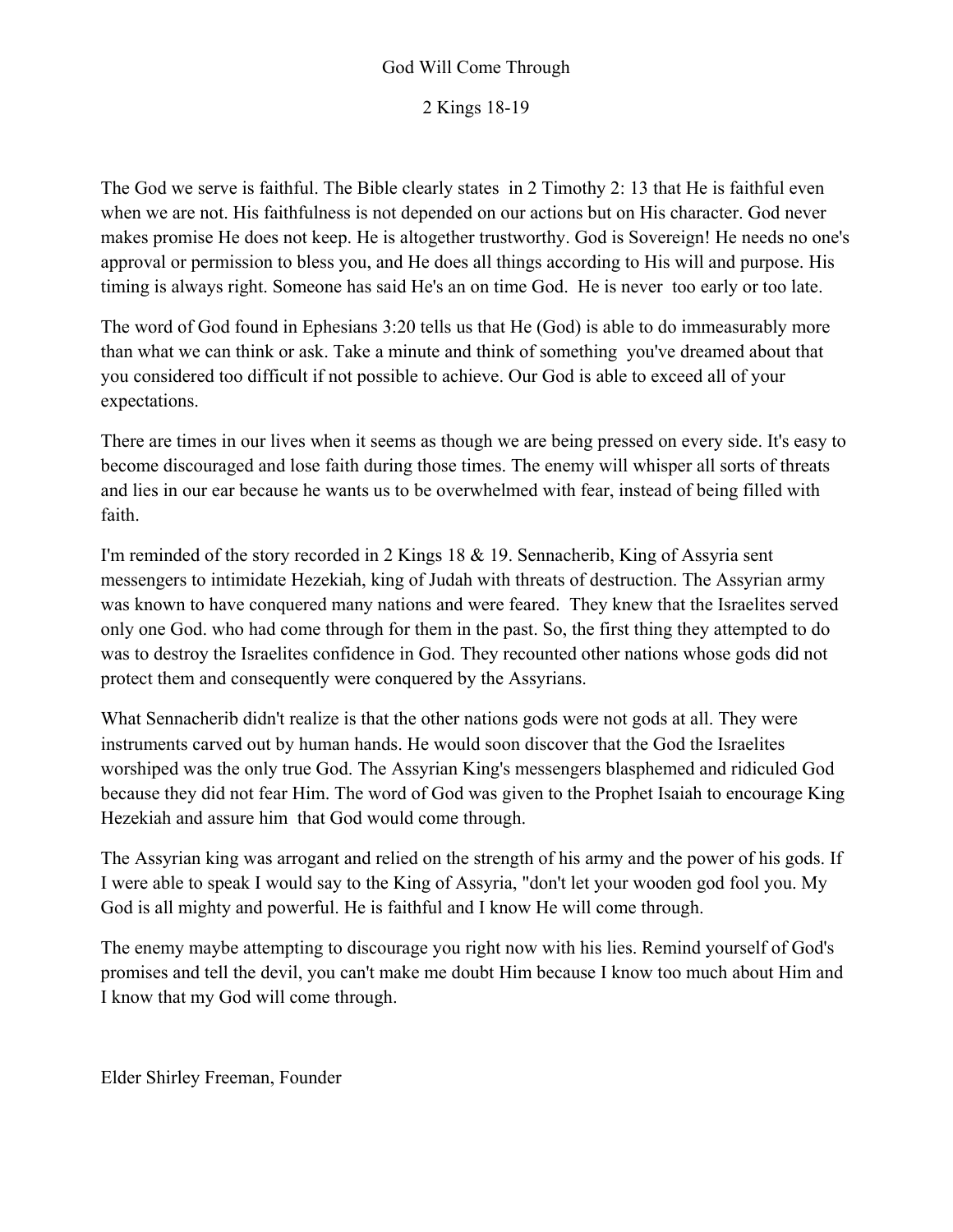# **Make Sure God Gets the Glory!**

Numbers 20: 1-13 - Isaiah 42:8

Have you ever taken credit for work you did not do, or has someone taken credit for work you've done? I'm sure most of us can relate to one of the two scenarios. It's one thing for us to take credit for someone else's work, but it is dangerous to take credit for what God has done.

In Acts 9:32-35, we see the Apostle Peter healing a man who was paralyzed and bedridden for eight years. Peter, being used by God, told Aeneas that Jesus Christ had healed him; so he could pick up his bed and walk. Peter realized that it was God alone who heals and that he (Peter) was only the instrument used to carry out God's will. He never took credit for the miracles God performed through him.

It is tempting to get puffed up and filled with pride when God chooses to use us in ministry. I caution you to not allow the enemy to deceive you into believing that you have done the work. No, sister, no brother, it is God! Philippians 2:13 says**,** *"For it is God who works in you both to will and to do for His good pleasure."* 

God's word tells us that Moses was a very humble man and a great leader, but in Numbers 20:10 for the very first time, we see him boasting about his accomplishments. He said to the people, *"Listen, you rebels, must we bring you water out of this rock?"* Moses was saying the he and Aaron were responsible for the water coming out of the rock. In doing so, he failed to honor God! For that mistake, God told him and Aaron that neither of them would make it to The Promised land.

God, who is no respecter of persons, said in Isaiah 42:8, that He (God) will not share His glory with anyone. Yes, Moses was used by God in a powerful way, but he (Moses) was just the messenger. Never worship the messenger, but thank God for sending him or her. God, and God alone, deserves the glory for everything He does through us and for us. Sisters and brothers, let's make sure that God gets the glory!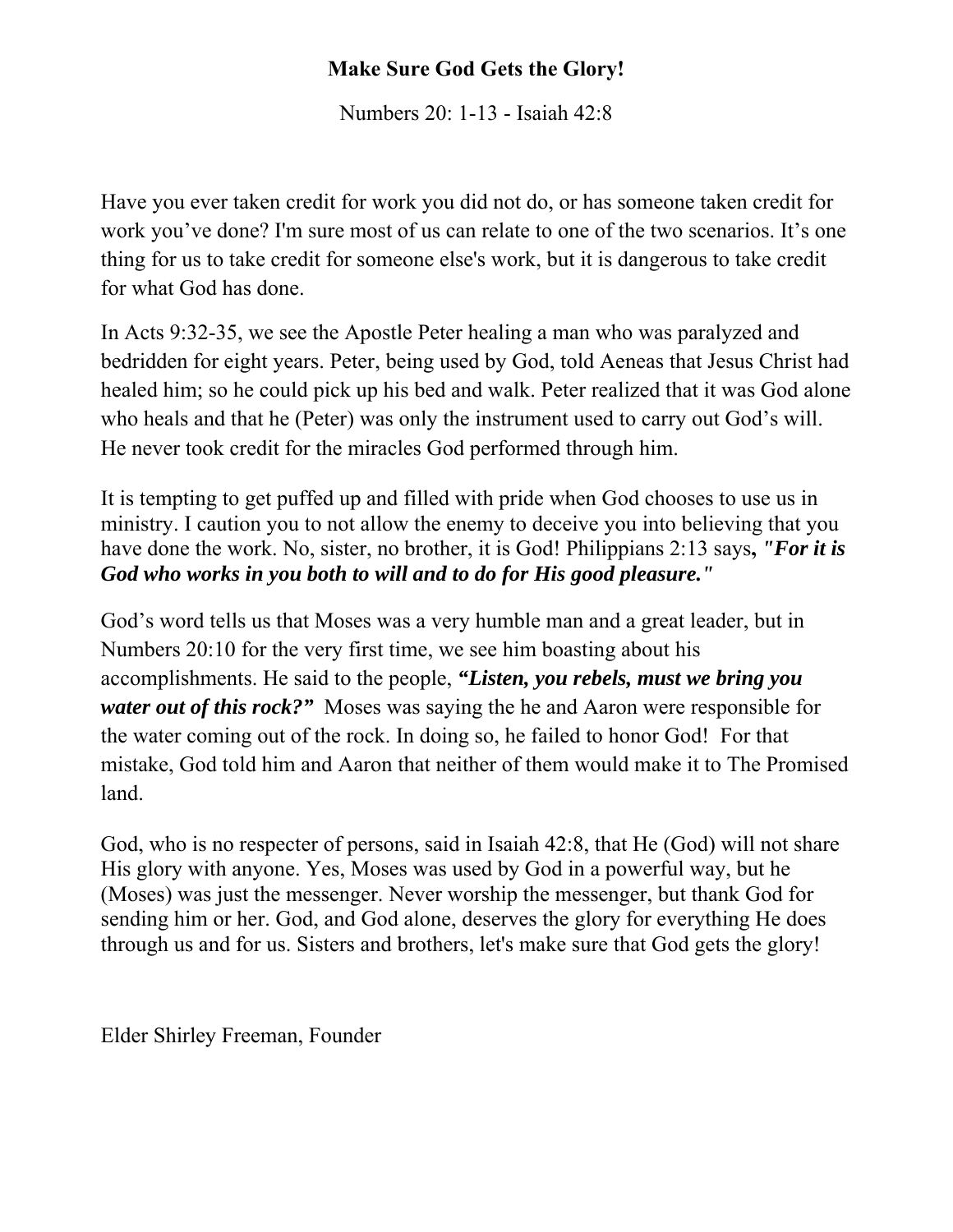# **The Incomprehensible Love of God**

Incomprehensible is defined as something that is impossible to understand. It also means that which is limitless or incapable of limitations.

On February 14th many celebrated Valentine's Day. It's a day observed by many to show appreciation for those they love. Many show their love by purchasing flowers, candy, going out to dinner or preparing a meal for that special someone. When my son was a teenager, I would always send him a card in the mail with a gift just to remind him how much he was loved and appreciated.

But when I think about the love of God, it's nearly impossible for me to comprehend. How can a mere human be cable of fully understanding the kind of love that our heavenly Father has for us? His love for us is the greatest love story ever told. Thankfully, God has given us His Word to help in our quest to understand Him better.

Throughout the Bible we are given examples of God's love for His people. He loves us so much that he left His place in heaven, came to earth, wrapped Himself in flesh, was born of a woman, suffered and died at the hands of those He created. The Bible tells us in John 3:16 that God so loved the world that He gave His only Son that whosoever believes in Him will not perish, but have everlasting life. This unselfish kind of love is incomprehensible to me. The manner in which we love is often dependent upon what we receive. We love God because He first loved us. (1 John 4:19)

The Bible also states in Romans 5:8, that God demonstrated His love toward us while we were yet sinners, He (Christ) died for us. His love was poured out for us while we still in our sins; walking in disobedience and rebellion. God's love for us is not dependent on what we do, or we would be in trouble. There is no limit to the love of God. It will last an eternity.

We may never fully understand the depth, height and breadth of God's love for His people, but we don't have to (Ephesians 3:18). All we have to do is accept His gift that has been freely given (Ephesians 2:8-9).

I may never fully understand the degree to which God loves, but I'm so grateful He loves me like He does, aren't you?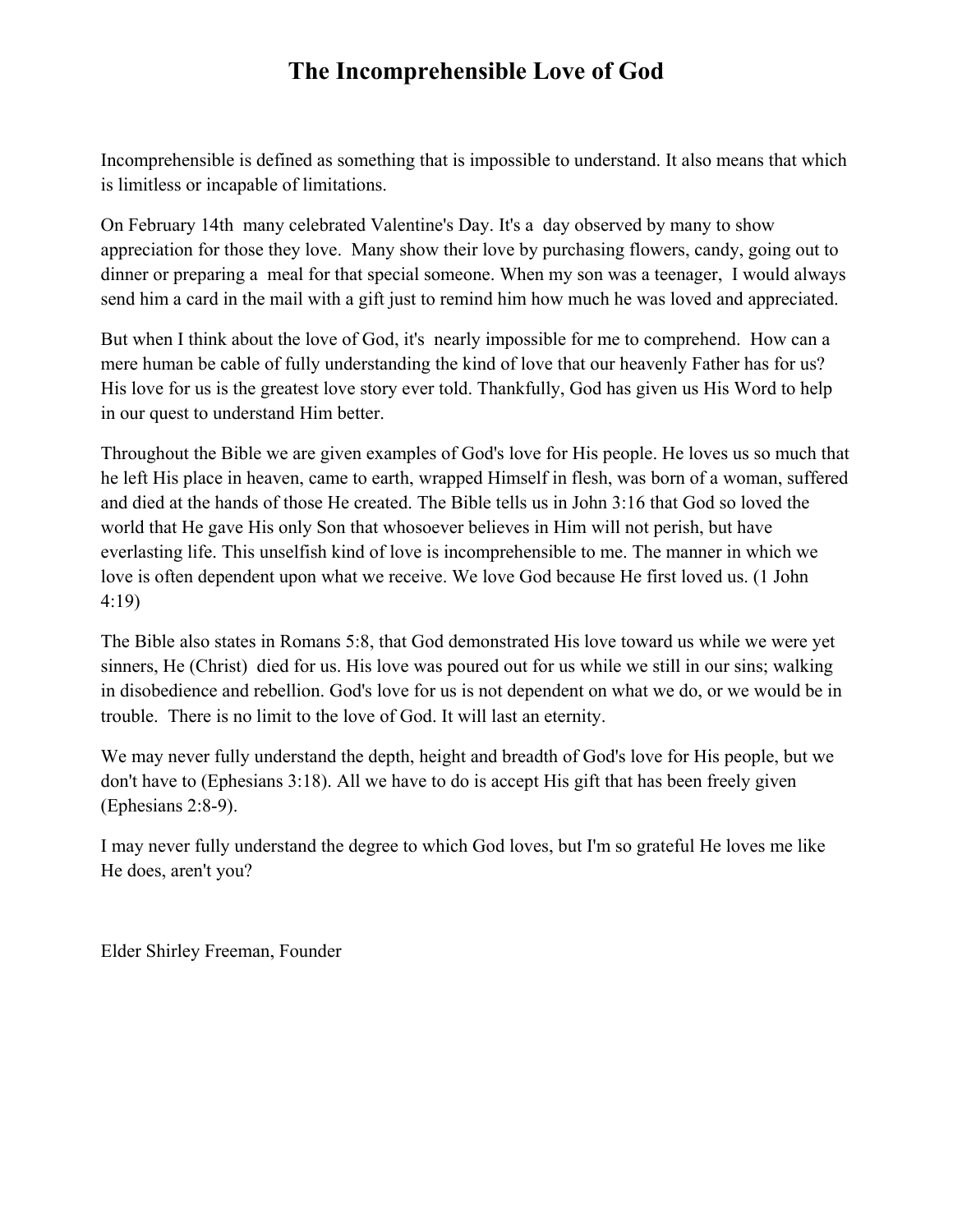# **There Is No One Greater**

We often sing the song*,* "Awesome." We chant, "Our God is awesome, He can move mountains, keep me in the valley, hide me from the rain…," but do we fully comprehend just how awesome our God truly is? One of the definitions for awesome is, "to inspire an overwhelming feeling of reverence, admiration, or fear." We have reasons to be in awe of God, and according to Proverbs 9:10, the fear of the Lord (reverence) is the beginning of wisdom.

#### **Let's look at a few examples of the awesomeness of God:**

- **I. Exodus 14:** God protected the Israelites from their Egyptian enemies while cornered at the Red Sea. He parted the sea to allow them to pass through on dry land. Once they were safe, He caused the waters to return. The Egyptians who pursued them were drowned in the Red Sea. Sisters and brothers, He is the same God today. He can bring you out on the other side and drown that which was pursuing you. There is nothing too hard for our God. **He is AWESOME, He is MIGHTY and He is MAGNIFICENT!**
- II. **John 6:16-22 and 11**: Jesus defies nature by walking on water and resurrects Lazarus who has been dead for four days.
- III. **In Matthew 8: 23-27 Jesus Calms a Storm:** While Jesus was asleep in a boat with His disciples, a fierce storm arose. Strong winds and waves began to strike against the boat. The Disciples, terrified, cried out to Jesus. He said, "Peace, be still,*"* and both the wind and the waves obeyed Him. The question was asked, "What manner of man is this, that even the wind and the waves obey Him?" He is an Omnipotent God (all powerful) who is able to do exceedingly and abundantly above all we can ever ask or think.

**God is greater than any need any of us may ever have.** He promised to supply all of our needs in proportion to His riches in glory. (Philippians 4:19)

**God is greater than any sickness that tries to invade our bodies.** The Bible tells us that Jesus came doing good (Acts 10:38). He healed the sick, gave sight to the blind and made the lame to walk. He is Jehovah Raphe, the God who heals. Remember, the doctors treat, but only God can heal.

**He is greater than any sin in our lives.** The Word of God tells us that Jesus came to seek and to save that which was lost (Luke 19:10). If you trust in Him, He will wash ALL of your sins away, past, present and future.

**His name is greater than any other name.** Philippians 2:9-11 tells us that God the Father has exalted Jesus to the highest place and gave Him a name that is above every name and that at the name of Jesus EVERY knee shall bow and EVERY tongue will confess that Jesus Christ is LORD.

**Sisters and brothers, there is No One Greater!** 

**Happy Resurrection!**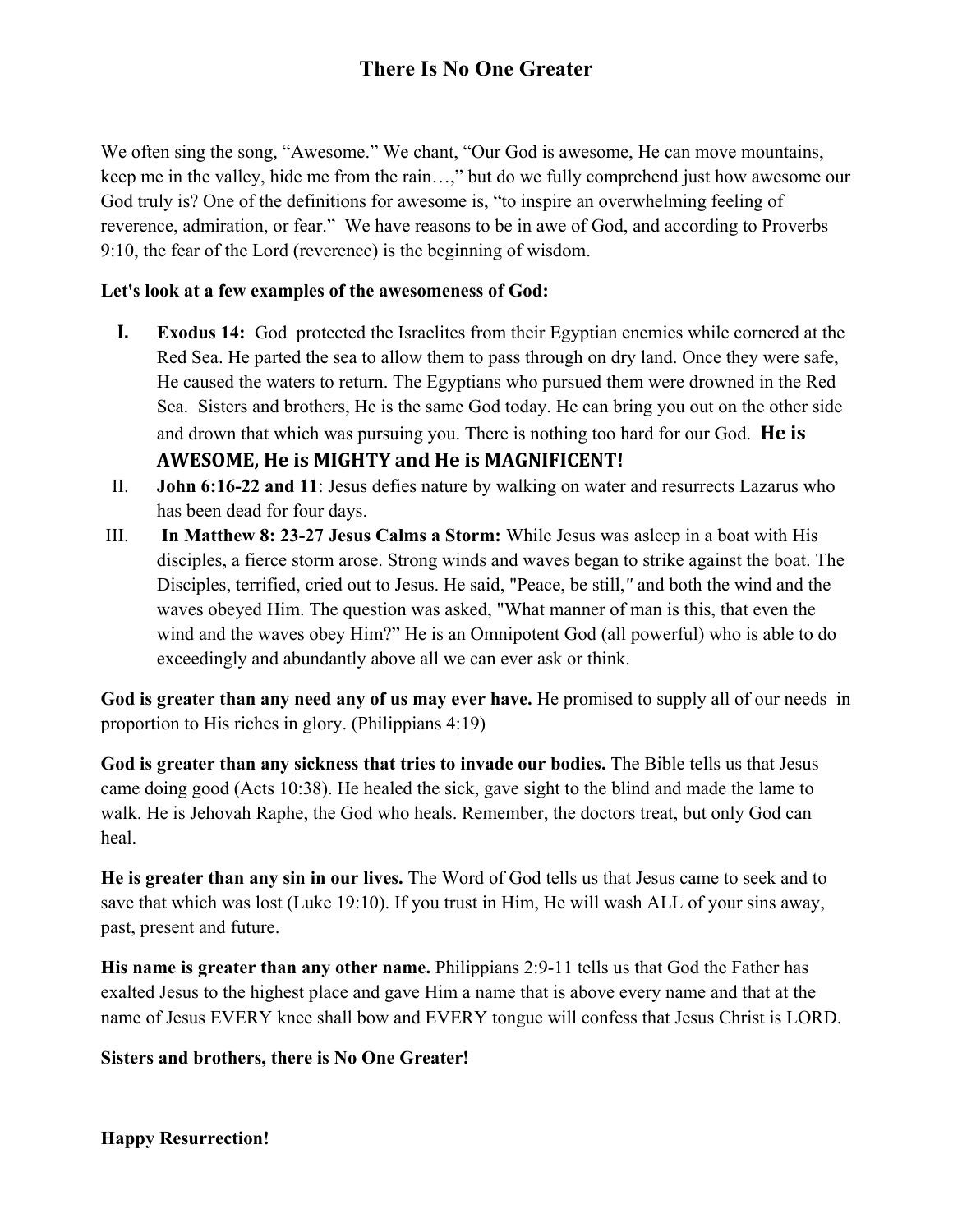## **Who is Your Shepherd?**

I memorized the 23rd Psalm as a child in Sunday school. I love this Psalm because it reminds me that I have a Good Shepherd who knows everything about me -- and still loves me.

#### **The Lord is my shepherd; I shall not want.**

Jesus said, "I am the good shepherd. The good shepherd lays down his life for the sheep." **John 10:11 (NIV).**

David was a young shepherd boy who learned from experience what it takes to care for sheep. He knew the success of any flock depends on the type of shepherd who cares for it. David took good care of his father's sheep. He also saw himself as a sheep, and he acknowledged that the Lord was his Shepherd.

This Psalm is about God's provision, guidance and protection. It emphasizes that the Lord supplies our every need. Because his needs were met, David was totally content with his Shepherd's care.

#### **He maketh me to lie down in green pastures: he leadeth me beside the still waters.**

I read somewhere that sheep are easily frightened, so it is difficult to get them to lie down. The shepherd must see to it that his flock is safe from all harm. A jumping rabbit can frighten a sheep and stampede the whole flock. If one startled sheep runs in fright, they all will follow in blind fear. But seeing their shepherd in the field quiets a flock of sheep like nothing else can.

It is also a fact that sheep will not rest when they are hungry. Shepherds have to move flocks for miles in search of green pastures for grazing. Sheep will not drink from noisy, fast moving waters. They require a slow flowing stream. Sheep lie down only after they have eaten enough and feel safe.

#### **He restoreth my soul: he leadeth me in the paths of righteousness for his name's sake.**  All we like sheep have gone astray; we have turned every one to his own way. **Isaiah 53:6**

If sheep are left to themselves, they will graze on the same grass until even the roots are gone. They need a shepherd who will lead them to new pastures. Psalm 100:3 lets us know that we are God's people and the sheep of His pasture. Our Shepherd always leads us down the paths of righteousness.

#### **Yea, though I walk through the valley of the shadow of death, I will fear no evil: for thou art with me; thy rod and thy staff they comfort me.**

David is confident going through the valley, because his Shepherd provides for, guides and protects him in the valley. Some may be going into the valley, while some are going through and some are coming out, but none need to fear because the Lord is with them. David ends this Psalm with a declaration that implies he will stay with the Good Shepherd forever.

The Good Shepherd gives satisfaction, peace and security. Who is your Shepherd?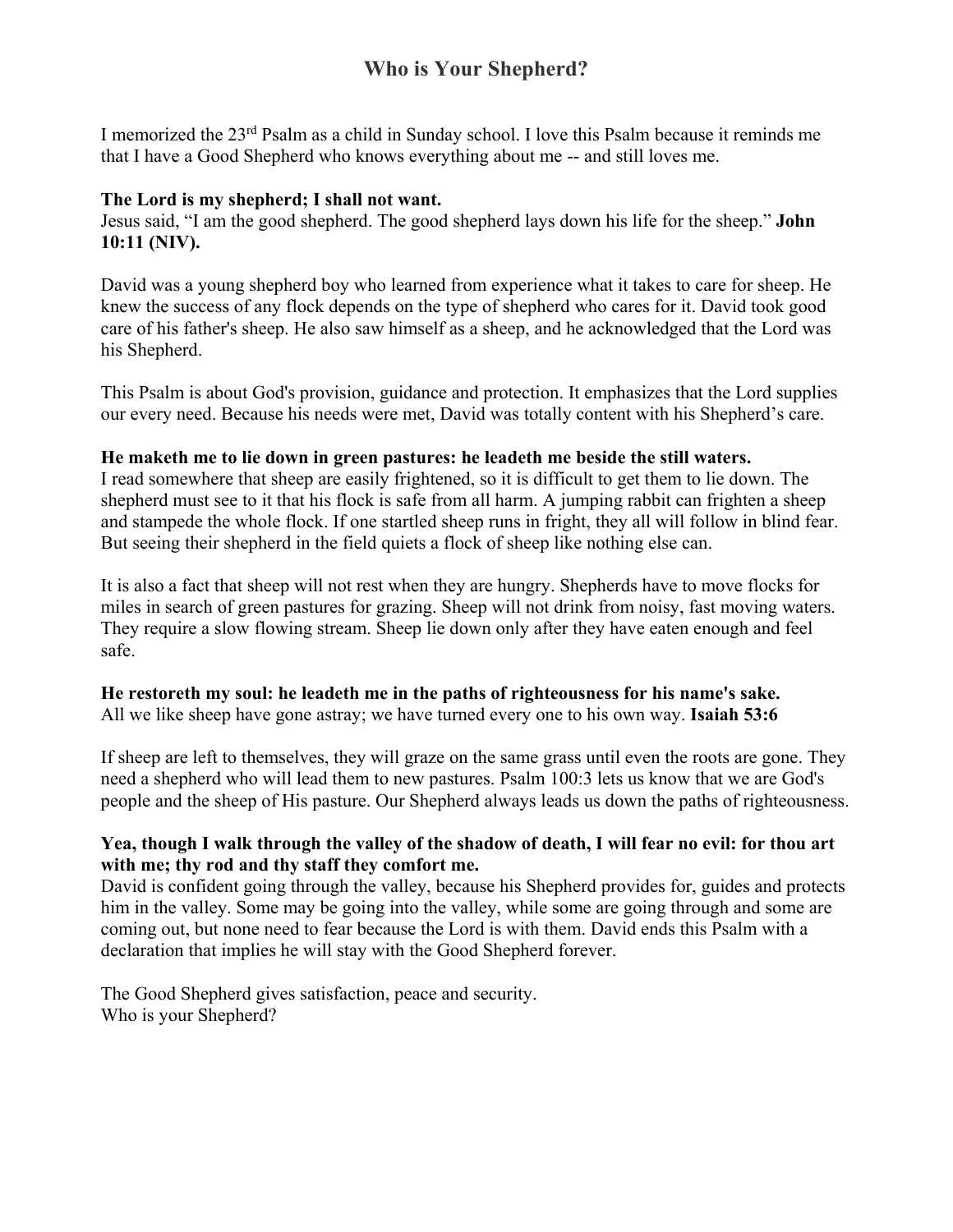

Carmen Rutherford is a child of God. She has been a member of New Providence Baptist Church for over twenty years. There she serves as Sunday School Teacher and Vacation Bible School Director. Carmen is a scholar and member of Daughters of Zion Women's Ministries where she serves as Co-Encouragement Coordinator. She truly loves the Lord and is humbled when given the opportunity to share His word.